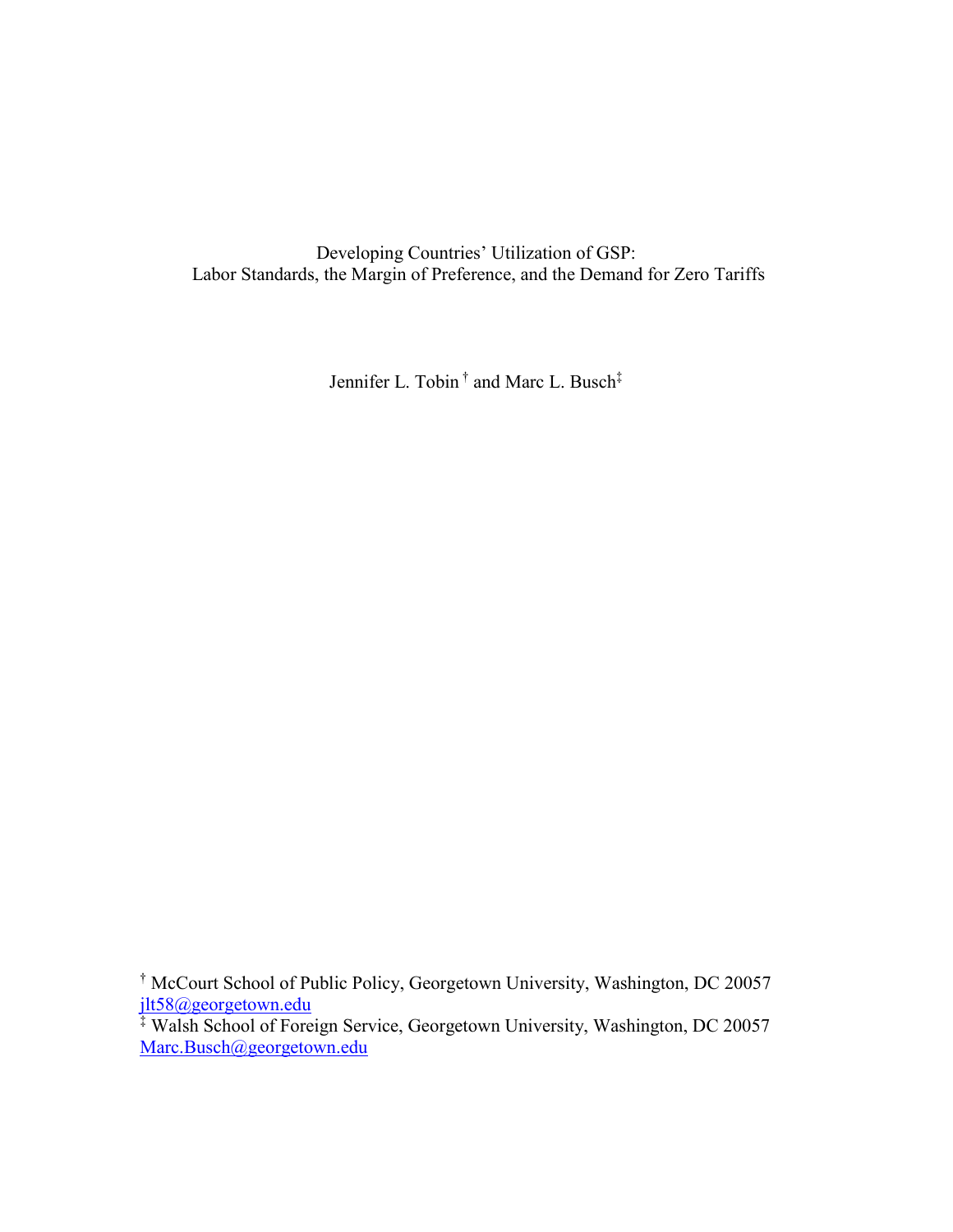# INTRODUCTION

In October, 2020, the United States renewed Georgia's and Uzbekistan's duty-free market access under the Generalized System of Preferences (GSP). Citing these countries' "improvements in the protection of worker rights," the United States Trade Representative explained that "[t]oday's announcement demonstrates the effective use of the GSP program *to improve labor standards*...."[1](#page-1-0) This assessment taps the conventional wisdom. Most government reports, and much of the academic literature, find that *conditionality* in GSP leads recipients to implement higher labor standards. But nearly all of these studies tell a supplyside story, one in which "suspension" results in reform after the fact. Yet if the conventional wisdom is right, the evidence should also be clear from a demand-side perspective as well, one in which exporters make more use of GSP, the less vulnerable their country to suspension in the first place. That is, exporters should be less likely to utilize this tariff preference if they fear that their country's actions on workers rights could lead to overall removal from GSP. We propose and test this demand-side account of the utilization of GSP on a countryproduct-year level, and find reason to doubt that recipients price in the risk of suspension in making the costly investments needed to use these tariff preferences.

Exporters weigh the costs and benefits of using GSP. The costs include substantial auditing requirements, monitoring export volumes below a year-on-year quantitative limit, and, most importantly, complying with "rules of origin" on domestic sourcing, versus from a global supply chain. The benefits include the *margin of preference* over the tariff that an exporter would otherwise pay, namely the US's Most-Favored Nation (MFN) or non-MFN rate, depending on whether the recipient belongs to the World Trade Organization (WTO).

<span id="page-1-0"></span> <sup>1</sup> [https://ustr.gov/about-us/policy-offices/press-office/press-releases/2020/october/ustr-an](https://ustr.gov/about-us/policy-offices/press-office/press-releases/2020/october/ustr-announces-gsp-enforcement-action-country-successes-and-new-eligibility-reviews)[nounces-gsp-enforcement-action-country-successes-and-new-eligibility-reviews.](https://ustr.gov/about-us/policy-offices/press-office/press-releases/2020/october/ustr-announces-gsp-enforcement-action-country-successes-and-new-eligibility-reviews) Emphasis added.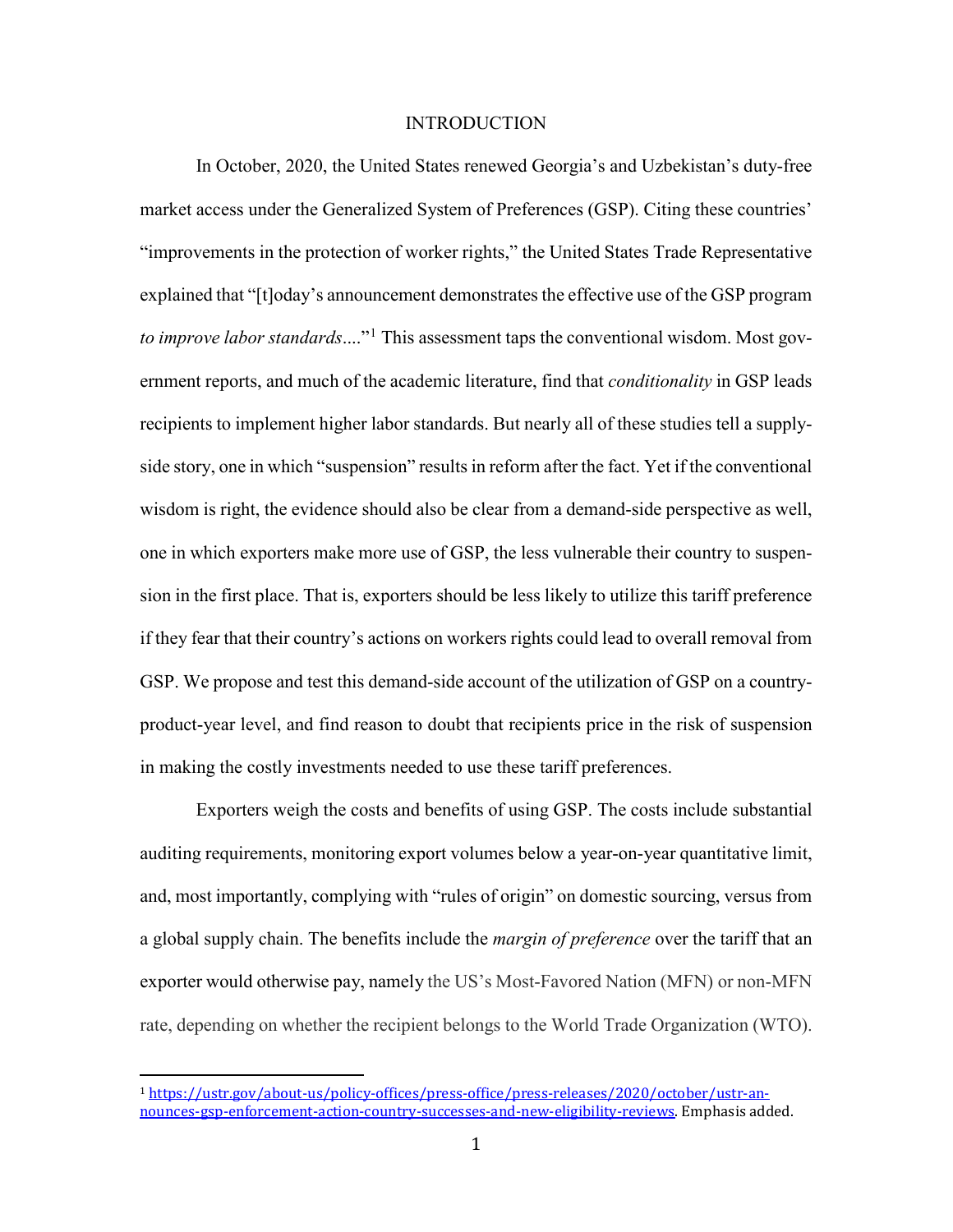This margin is the literature's single best predictor of GSP utilization.<sup>[2](#page-2-0)</sup> But the catch is that the zero-tariff under GSP can be suspended if, for example, the recipient falls short on labor standards. We argue that exporters should be expected to value the risk of suspension in deciding whether to use GSP, and that worker rights—*if they matter*—should loom large in this decision.

We argue, in particular, that a recipient with lower labor standards is at greater risk of suspension, in which case its exporters will require a higher margin in order to use GSP, controlling for the costs. Conversely, a recipient with higher labor standards is at a lower risk of suspension, in which case its exporters are likely to use GSP at lower margins, again. We test these hypotheses on a new data set that enables us to examine GSP utilization rates by country-product-year.

One of the most enduring puzzles about GSP is that it is *under*utilized. The program is widely seen as a "free lunch" for developing countries because it is non-reciprocal, meaning a recipient does not have to liberalize at home in order to get market access to the US. Yet, utilization averages only 60%. What role do labor standards play in this lack of full utilization? We look to answer this question by pricing in the risk of suspension from GSP over worker rights.

<span id="page-2-0"></span>In our main estimation we use a two-limit Tobit model, but use a specification curve to show how our results hold up across other models, including a fractional logit, generalized method of moments, and standard gravity model. The specification curve results reveal a strong, positive effect of the margin, but show no effect of the interaction of this margin with the recipient's labor standards, or of labor standards alone. This lack of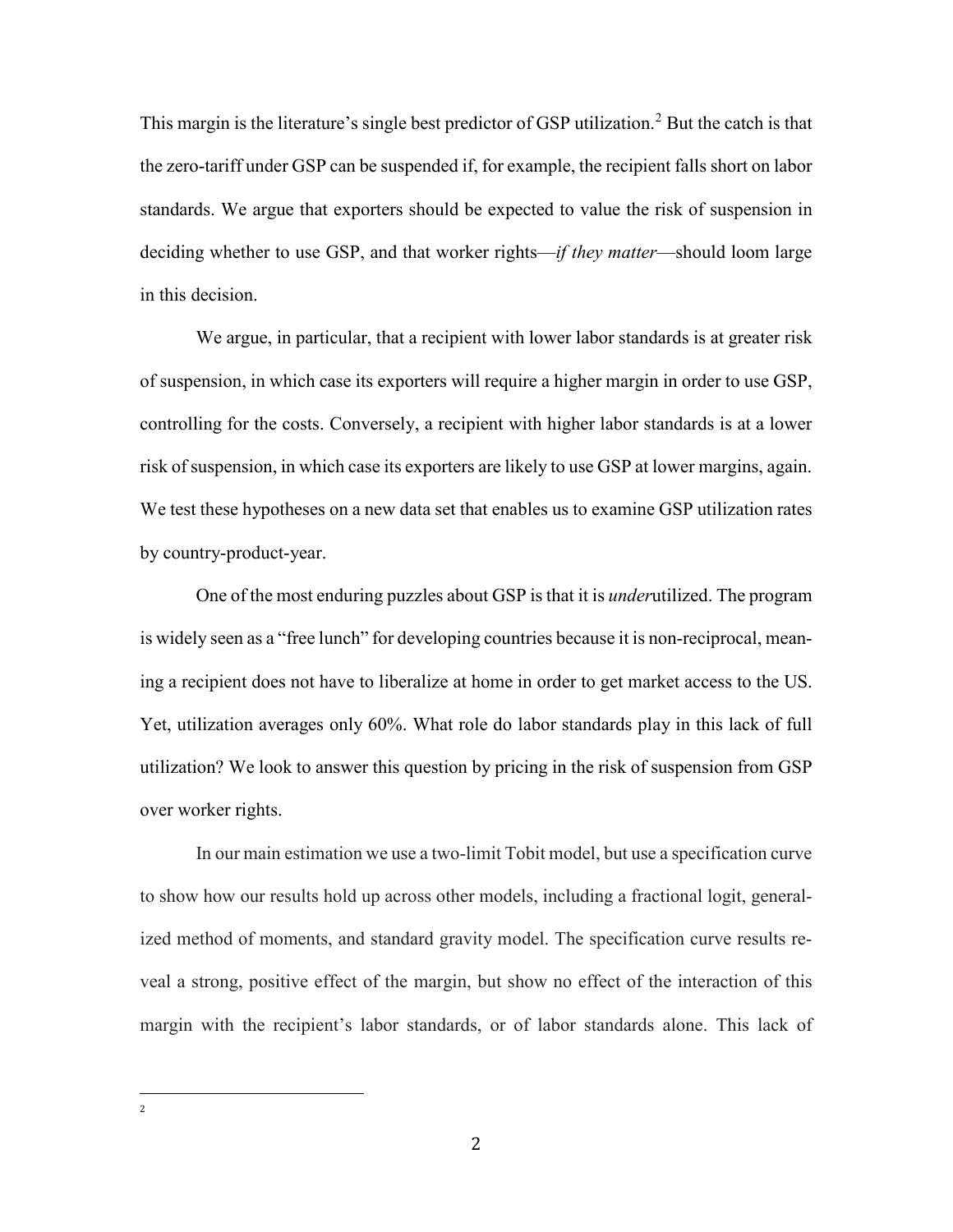evidence casts serious doubt on whether GSP improveslabor standardsin developing countries.

Why does this matter? Dating back to 1976, the US has used GSP to pursue a variety of political goals, from encouraging compliance with intellectual property rights to ad-hering to investor rights.<sup>[3](#page-3-0)</sup> Yet, worker rights stand out in the politics of GSP. Indeed, petitions to suspend a recipient, which are often filed by US interest groups, frequently mention labor standards. Moreover, the US House of Representatives is currently weighing legislation that would put *more* emphasis on enforcing "internationally recognized worker rights," making this a precondition for renewing the program.<sup>[4](#page-3-1)</sup> Will a legislative rewrite make GSP more effective at promoting labor standards? Our demand-side study, assessing utilization at the country-product-year level, suggests that it will not.

Our paper proceeds as follows. First, we explain the costs and benefits of US GSP, and how a recipient's labor standards should inform an exporter's decision to use the program. Second, we detail our research design, describing the data and the models estimated. Third, we present our findings and robustness checks. Fourth, we conclude with some implications for GSP, and using trade preferences to leverage political influence more generally.

#### II. GSP AND LABOR STANDARDS

Title IV of the Trade Act of 1974 lays out US GSP, although the program did not officially launch until 1976. Like other GSP programs, the US version is a form of "trade as aid." It gives non-reciprocal tariff preferences to developing countries on eligible goods,

<span id="page-3-1"></span><span id="page-3-0"></span><sup>—&</sup>lt;br>3  $\overline{3}$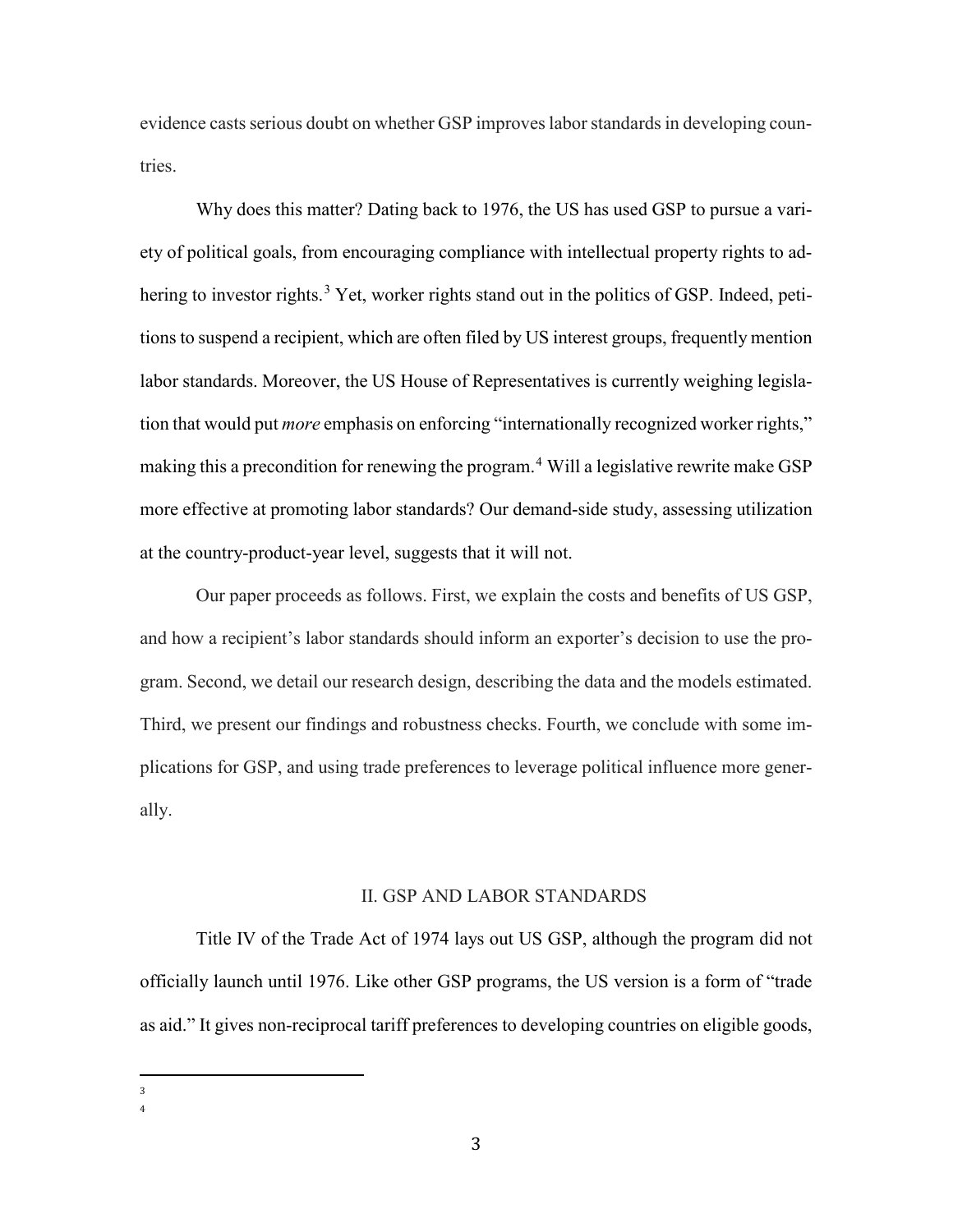and is allowed for under the WTO's *Enabling Clause*, which permits—*but does not require*—this preference, as it would otherwise violate MFN. [5](#page-4-0) US GSP covers 5,000 tariff lines on imports from 119 developing countries, but the catch is that it comes with *conditionality*, meaning a recipient can be suspended if it does not comply with various political criteria. Labor standards stand out in this regard. [6](#page-4-1)

US legislation says, in particular, that GSP can be suspended if a recipient does not "afford internationally recognized worker rights."[7](#page-4-2) These include the right of association; collective bargaining; a prohibition on forced labor; a minimum age for child employment, a ban on the "worst forms of child labor;" minimum wages, hours of work and occupational safety and health. $8$  Interest groups, especially unions, often petition to have the US conduct reviews of a recipient's compliance with labor standards, looking to have them suspended. Nicaragua (1987), Paraguay (1987), Chile (1988), Sudan (1991), Belarus (2000), Bangladesh (2013) and Thailand (both in 2019 and 2020), for example, have all been suspended over worker rights.

The House would like to go further. In the Generalized System of Preferences and Miscellaneous Tariff Bill Modernization Act of 2021, the language calls for a deeper "review of the laws of each beneficiary developing country relating to internationally recog-nized worker rights...."<sup>[9](#page-4-4)</sup> The bill inserts the "elimination of discrimination with respect to employment and occupation" and sanctions "violence or threats of violence against

<span id="page-4-0"></span>—<br>5  $\overline{5}$ 

<span id="page-4-3"></span><span id="page-4-2"></span>8

<span id="page-4-1"></span> $6$  Amy M. Mason, "The Degeneralization of the Generalized System of Preferences (GSP): Questioning the Legitimacy of the US GSP." Duke Law Journal 54 (2) 2004, p. 524. 7

<span id="page-4-4"></span><sup>9</sup> HR 3975[, "Generalized System of Preferences and Miscellaneous Tariff Bill Modernization Act of](https://www.congress.gov/bill/117th-congress/house-bill/3975/text?r=70&s=1)  [2021,"](https://www.congress.gov/bill/117th-congress/house-bill/3975/text?r=70&s=1) (117<sup>th</sup> Congress, 1<sup>st</sup> Session), p. 37.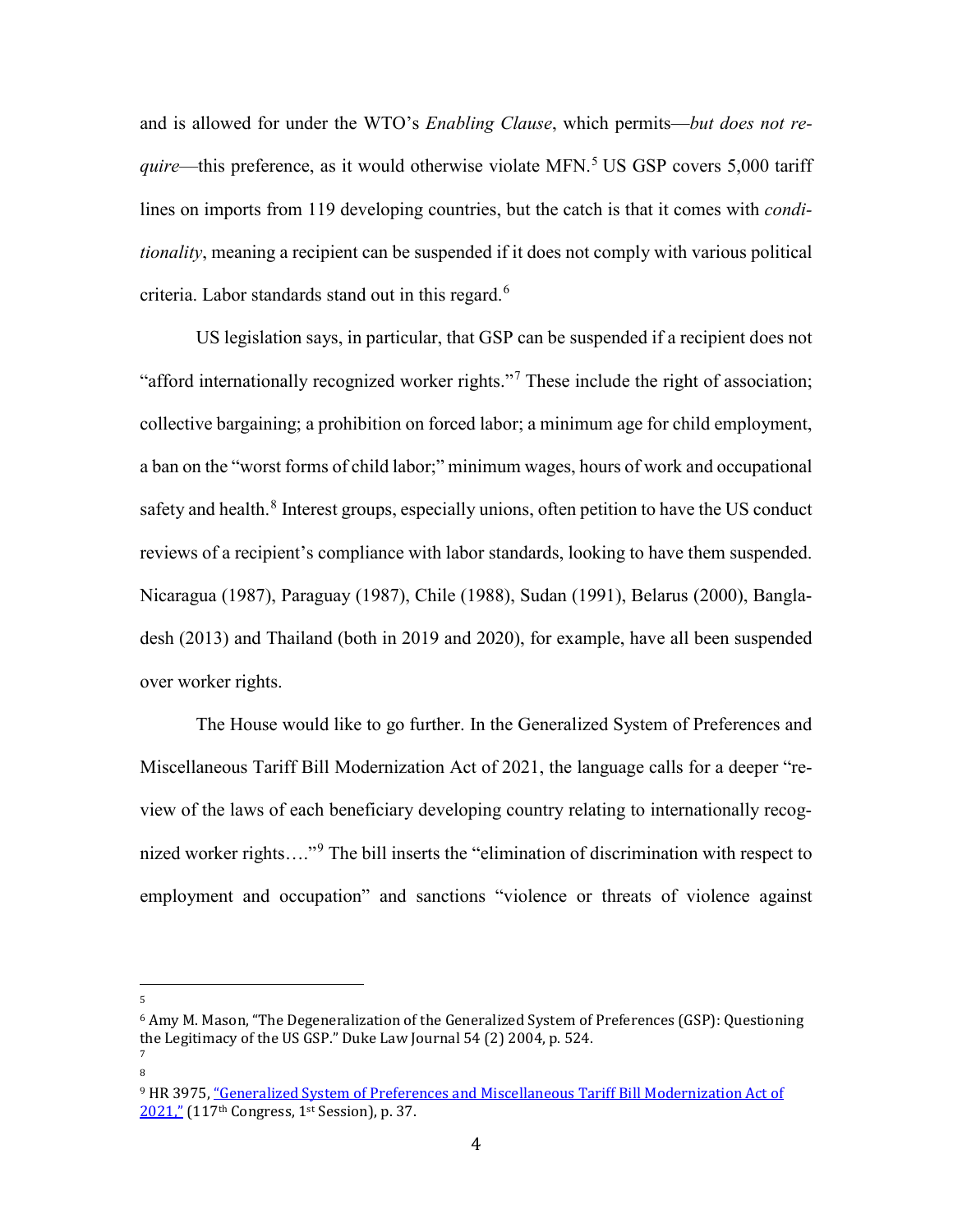workers, including violence related to gender-based violence or harassment in the workplace and violence related to workers exercising or attempting to exercise any of the rights."[10](#page-5-0) In other words, GSP is drawing more on the ILO covenants. But does the *threat* of suspension change labor standards in recipient countries?

Government studies insist that it does. For example, Europe's GSP, which also ties tariff preferences to worker rights, is argued to have pushed Bangladesh to make important labor reforms.<sup>[11](#page-5-1)</sup> A partial suspension of Cambodia (also by the EU), mostly over worker rights, is said to have prompted the government to revamp its laws.<sup>[12](#page-5-2)</sup> The European Commission's biannual report also credits GSP with getting Bolivia to raise its minimum age to 14 years, Paraguay to vow to end all child labor by 2024, and Sri Lanka to create "Child Labour Free Zones," which it credits with reducing child labor from 16% to 1% of total employment. $13$ 

The US also claims a long list of success stories involving GSP and labor standards. Thailand, for example, endured six years of GSP reviews, and took "steps to provide internationally recognized worker rights in a number of important areas" because of this scru-tiny.<sup>[14](#page-5-4)</sup> In addition, Bangladesh is argued to have increased its commitment to worker rights under threat of suspension, culminating in an agreement that involves input and monitoring by Canada and the International Labor Organization (ILO).<sup>[15](#page-5-5)</sup> Indonesia also responded to

<span id="page-5-0"></span> <sup>10</sup> HR 3975, ["Generalized System of Preferences and Miscellaneous Tariff Bill Modernization Act of](https://www.congress.gov/bill/117th-congress/house-bill/3975/text?r=70&s=1)  [2021,"p](https://www.congress.gov/bill/117th-congress/house-bill/3975/text?r=70&s=1). 42.

<span id="page-5-2"></span><span id="page-5-1"></span><sup>11</sup> "Bangladesh to Reform Labour Laws to Retain Trade Benefits." Just-Style 28 October, 2020.

<span id="page-5-3"></span><sup>12</sup> "Cambodia: EU Partially Suspends Trade Preferences." Human Rights Watch 13 February, 2020. <sup>13</sup> European Commission, "Joint Report to the European Parliament and the Council: Report on the Generalized Scheme of Preferences Covering the Period 2018-2019" (JOIN(2020) 3 final), p. 8.

<span id="page-5-4"></span><sup>&</sup>lt;sup>14</sup> "US Cuts to Thailand's Free-Trade Benefits Take Effect." Voice of America 25 April, 2020.

<span id="page-5-5"></span><sup>15</sup> Congressional Research Service, "Generalized System of Preferences (GS): Overview and Issues for Congress (2021), p. 30.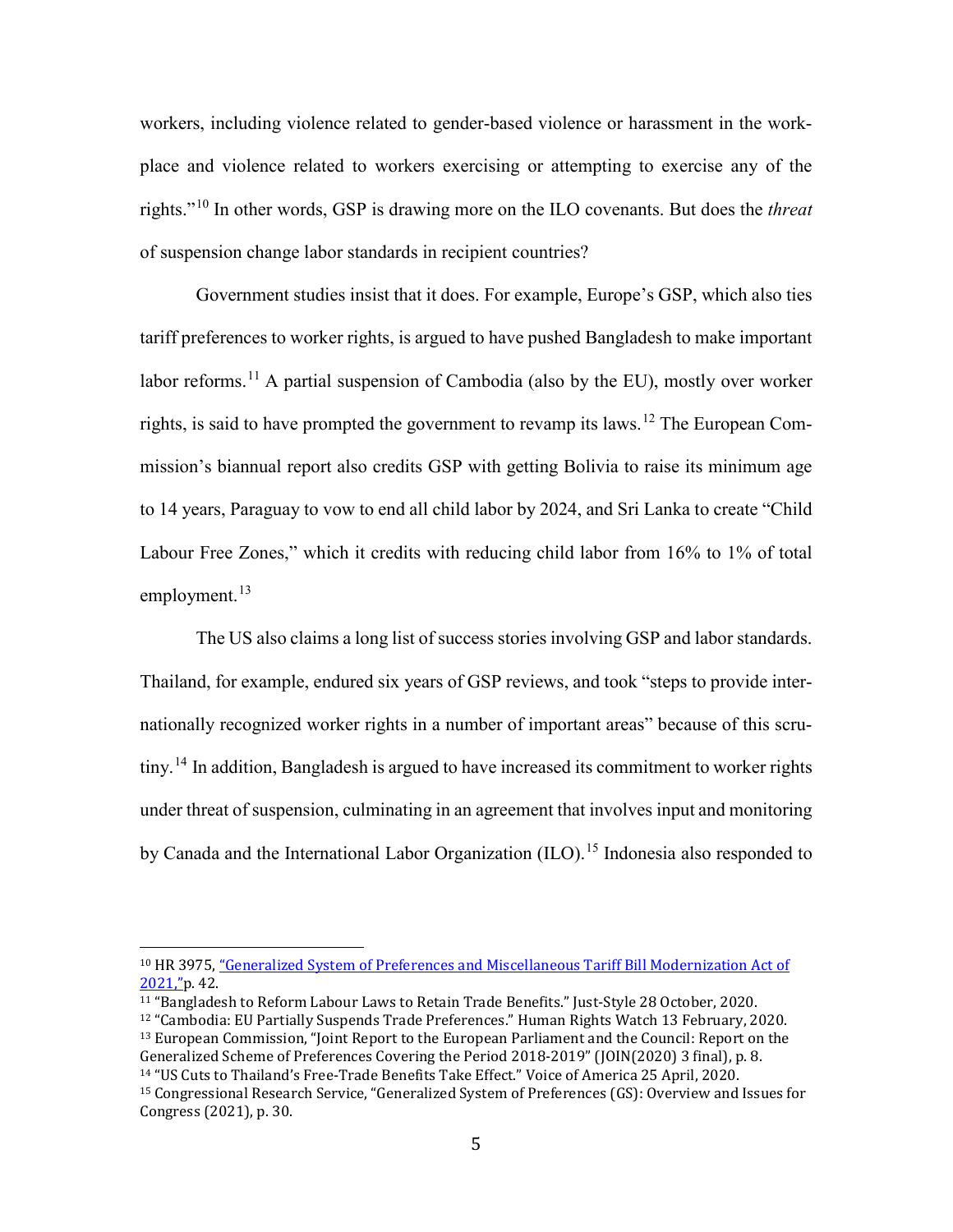threats of being suspended from GSP, changing labor laws the US found problematic since the early 1990s. $16$ 

As more evidence of a link between GSP and labor standards, consider the fact that developing countries complain about it. They insist that this conditionality creates too much uncertainty about market access. In advance of the 1999 WTO Ministerial, for example, Cuba, the Dominican Republic and Honduras proposed that "[p]reference-giving countries *shall not subject preferential market access to conditionalities*, whether traderelated or not," or "initiate any form of unilateral action against preference-receiving countries…."[17](#page-6-1) India has been just as vocal in its opposition, demanding that the link "*is in violation of the 'enabling clause' of GATT relating to GSP which clearly sets out that GSP must be non-discriminatory*, non-reciprocal and generalized."[18](#page-6-2) Yet, when asked to rule on conditionality, the WTO has upheld it. In a dispute filed by India against the European Communities (EC), called *EC—Tariff Preferences*, the WTO's Appellate Body said that countries should "ensure that identical treatment *is available to all similarly-situated GSP beneficiaries,*"[19](#page-6-3) but did *not* rule against conditionality per se.

The problem with much of this literature on GSP, however, is that it is cast at the level of the *recipient*. As Hafner-Burton, Mosley and Galantucci find, labor standards matter in suspensions of recipients, but *not* product ones.<sup>[20](#page-6-4)</sup> They argue, more specifically, that

<span id="page-6-1"></span><span id="page-6-0"></span> <sup>16</sup> George Tsogas, "Labour Standards in the Generalized Systems of Preferences of the European Union and the United Sates," *European Journal of Industrial Relations* 6 (3) 2000, p. 356. <sup>17</sup> WT/GC/W/377. Emphasis added.

<span id="page-6-2"></span><sup>18</sup> WT/GC/W/123, 4. Emphasis added.

<span id="page-6-3"></span><sup>&</sup>lt;sup>19</sup> WTO Document WT/DS246/AB/R, paragraph 173. Emphasis added.

<span id="page-6-4"></span><sup>20</sup> Emilie M. Hafner-Burton, Layna Mosley and Robert Galantucci, "Protecting Workers Abroad and Industries at Home: Rights-Based Conditionality in Trade Preference Programs." Journal of Conflict Resolution X (X) 2018, p. 20.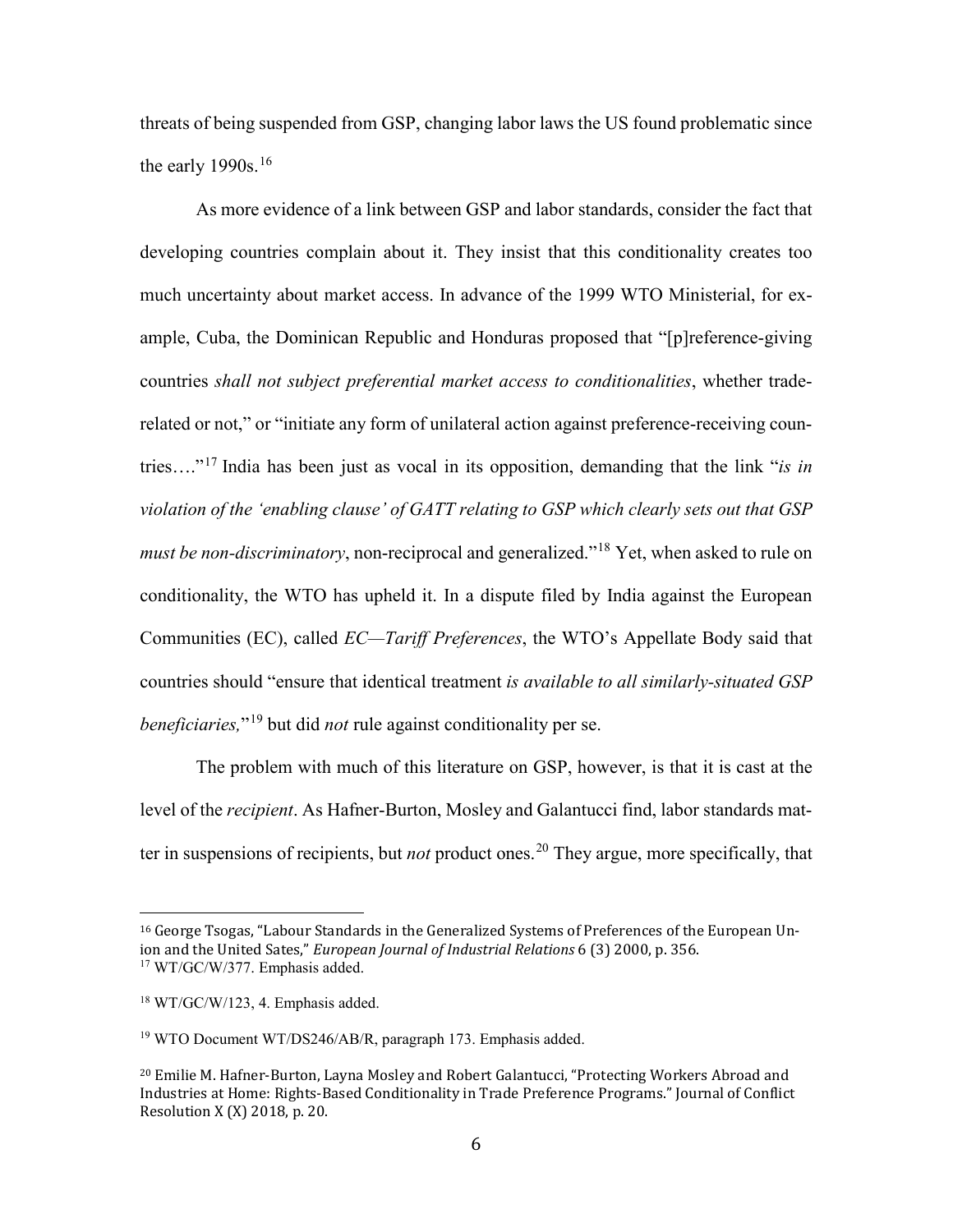suspensions of recipients are a rare event, whereas suspensions of specific products are not, suggesting the decision of exporters to use GSP—i.e., a demand-side story—might be more telling with respect to any link between trade and labor standards than the common supplyside approach.

# *The Costs of Using GSP*

An exporter incurs three main costs in using GSP. First, there is the paperwork. On a per-shipment basis, exporters must submit a wealth of audited information, and meet fiveyear record-keeping requirements. A tariff bill under GSP assigns the letter "A" in front of the good's eight-digit tariff code, but it falls on the exporter to verify that all ("A") or some  $("A<sup>**</sup>)$  suppliers are eligible for GSP, or that the good is one of the 1,500 additional items that would be eligible from a least-developed country ("A\*").

Second, there are trade volume concerns, known as "competitive needs limitations" (CNLs), that must be monitored on a yearly basis. These are quantitative caps on the import of a good from a given recipient by year. Specifically, CNLs restrict goods from a country that accounts for 50 percent of the total value of US imports, or exceeds a dollar value, set at \$155 million in 2012. Waivers from CNLs can be had, but these require that the exporter make its case using eight-digit tariff data, which is difficult. For example, in 2018, Kazakhstan received a one-year waiver on "ferrosilicon chromium," a product that had been under a CNL the prior year, but the effort was costly. There is another waiver for goods that have not been produced in the US over the previous three years, but through 2019, only one has been issued, reflecting a high bar on submissions. In short, CNLs, and waivers from them, add exporter costs to using GSP.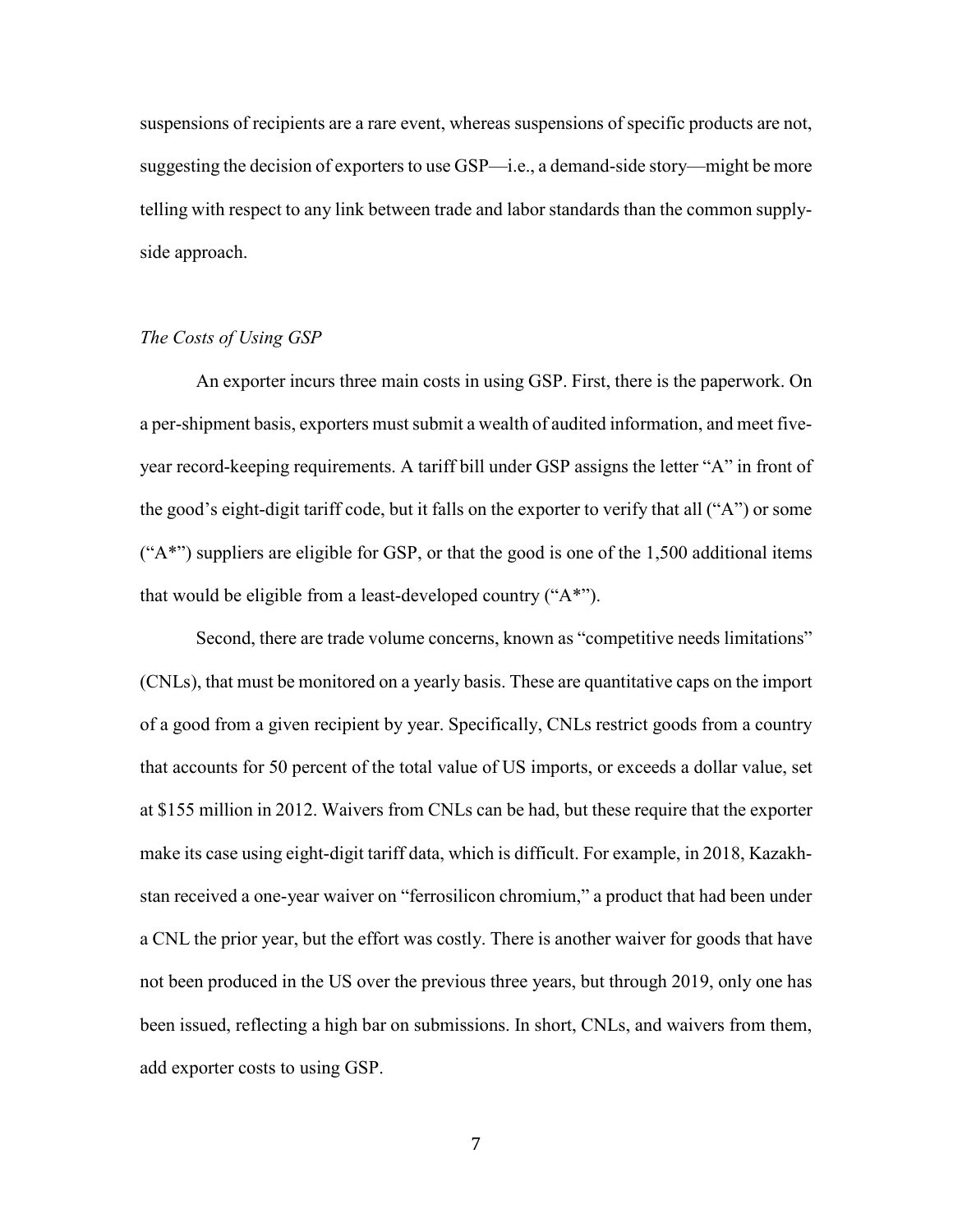Third, and most important, there are rules of origin. Exporters have to track their use of inputs from upstream suppliers to ensure compliance with thresholds for the content by value of eligible products. This means that, to gain a tariff preference, an exporter might have to rework its supply chain to meet these rules. US legislation requires that, to be eligible for GSP, the good "must be the growth, product or manufacture" of a recipient, with domestic materials, and direct costs of processing, equal to *at least* 35 percent of the appraised value. Audits can be onerous, especially where rules of origin are subject to change.

To put this cost in better perspective, consider the example of the North American Free Trade Agreement (NAFTA). Most of NAFTA's rules of origin were so costly to com-ply with that some 80 percent of Mexican trade with the US took place under WTO rules.<sup>[21](#page-8-0)</sup> The US Chamber of Commerce worries about this happening in a revamped GSP, warning that "[t]hese revisions could lead foreign governments to conclude that *GSP's compliance burdens outweigh its economic benefits*."<sup>[22](#page-8-1)</sup> Like in preferential trade agreements, the value of a tariff preference has to be weighed against the cost of meeting a rule of origin that may require a substantial overhaul of the exporter's supply chain.

## *The Benefits of Using GSP*

While the costs of using GSP might be large, for some, the benefits ar even greaer. GSP is a zero-tariff. Its value is measured against what the exporter would pay without this zero tariff: the US MFN or non-MFN tariff, depending on whether the recipient is a

<span id="page-8-0"></span>21

<span id="page-8-1"></span><sup>&</sup>lt;sup>22</sup> [Letter](https://insidetrade-com.proxy.library.georgetown.edu/sites/insidetrade.com/files/documents/2021/dec/wto2021_0622.pdf) from Neil L. Bradley, Executive Vice President, Chief Policy Office and Head of Strategic Advocacy, US Chamber of Commerce, to Members of the House Committee on Ways and Means, December 1, 2021.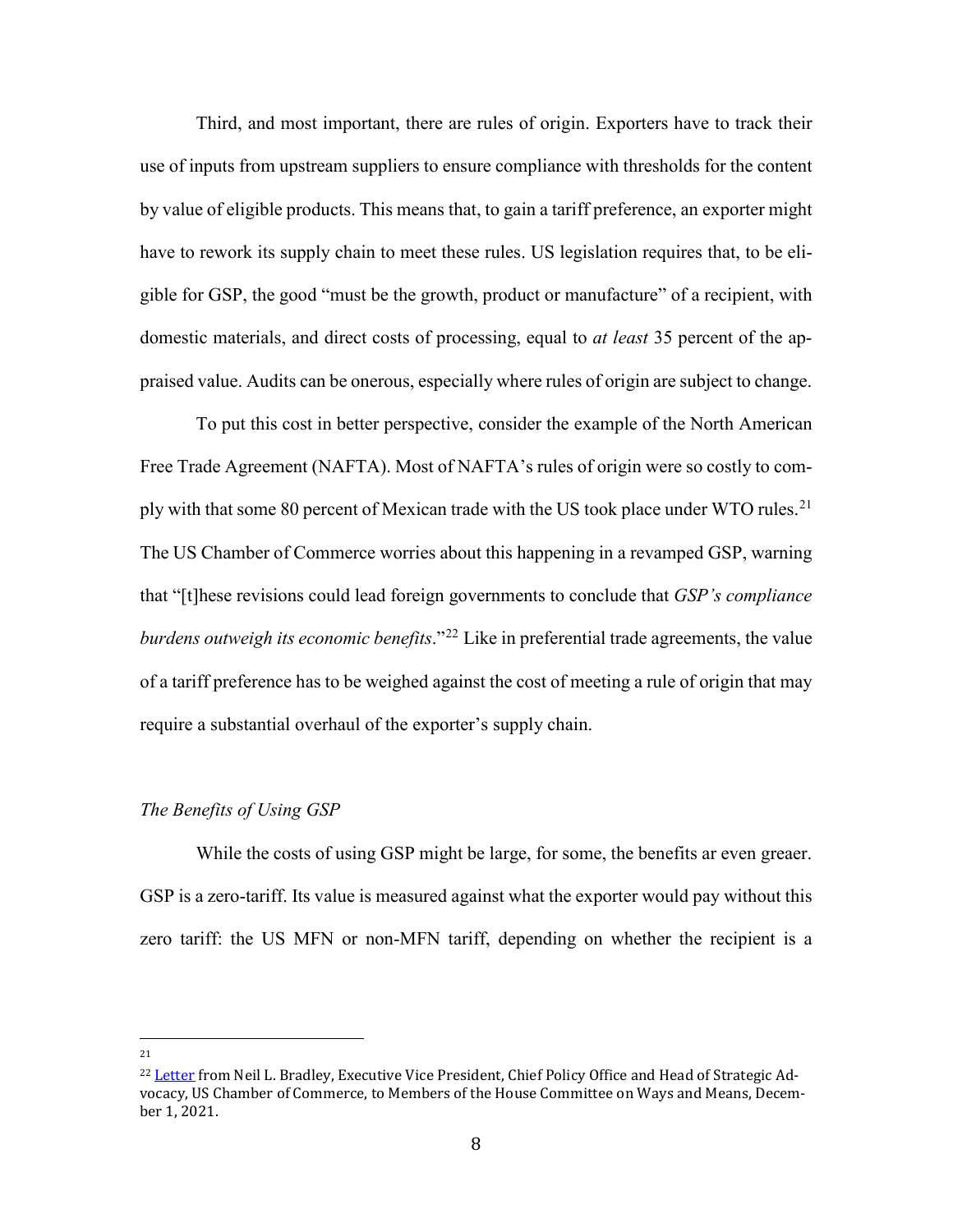member of the WTO. The literature rallies around this margin like no other variable.<sup>[23](#page-9-0)</sup> The idea here is that the larger the margin, the greater the likelihood that the benefits of utilization outweigh the costs. Keck and Lendle, for example, find that this margin is key to ex-plaining GSP utilization across Australia, Canada, Europe and the United States.<sup>[24](#page-9-1)</sup> Similarly, Hoekman, Martin and Primo Braga introduce a volume of empirical studies by stressing the importance of the margin, warning that its erosion poses challenges for developing countries. [25](#page-9-2) Alexandraki and Lankes take the concern for erosion further, explaining that exporters risk losing markets secured under GSP, given the proliferation of preferential trade agreements, for example.<sup>[26](#page-9-3)</sup> In our data, GSP's margin ranges from zero to 38 percent.

What the literature has never done, and what we do here, is to scale this margin by the risk of suspension over labor standards. We price in the risk of suspension in telling a demand-side account of the extent to which exporters use GSP by country-product-year. We hypothesize that a recipient with *lower* (*higher*) labor standards is at *more* (*less*) risk of suspension, such that its exporters will require a *higher* (*lower*) margin to use GSP, net the costs.

<span id="page-9-0"></span><sup>&</sup>lt;sup>23</sup> Congressional Research Service, "Generalized System of Preferences," (Washington, DC: CRS, 2002), p. 6; Congressional Research Service, "Generalized System of Preferences: Background and Renewal Debat." (Washington, DC: CRS, 2008), p. 24.

<span id="page-9-1"></span><sup>&</sup>lt;sup>24</sup> Alexander Keck and Andreas Lendle, "New Evidence on Preference Utilization," (Geneva: WTO Economic Research and Statistics Division, 2012).

<span id="page-9-2"></span><sup>25</sup> Bernard Hoekman, Willliam J. Martin and Carlos A. Primo Braga, "Quantifying the Value of Preferences and Potential Erosion Losses," (Washington, DC: World Bank, 2008).

<span id="page-9-3"></span><sup>26</sup> Katerina Alexandraki and Hans Peter Lankes, "The Impact of Preference Erosion on Middle-Income Developing Countries," (Washington, DC: IMF Working Paper No WP/04/169, 2004).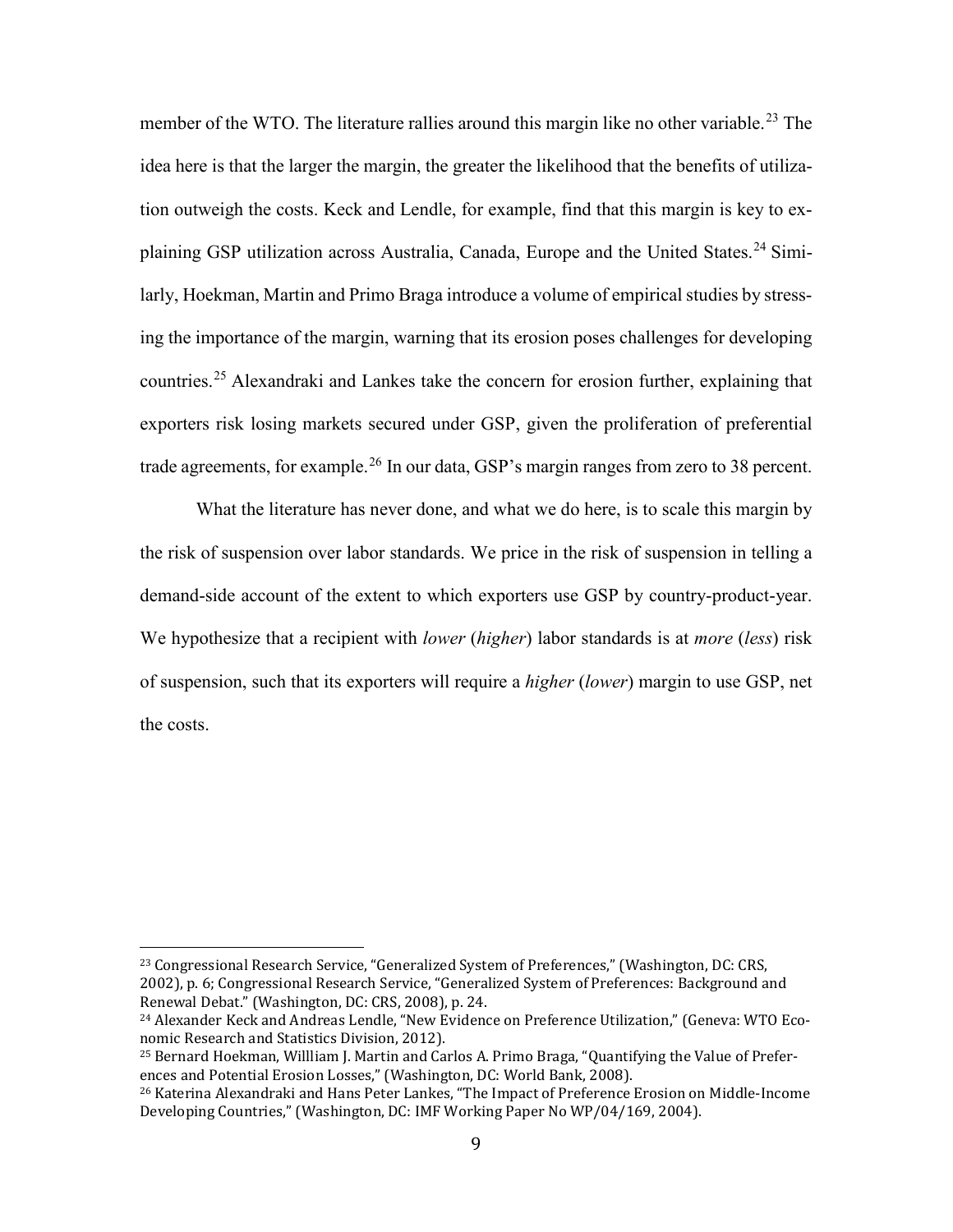## III. RESEARCH DESIGN

Our unit of analysis is imports from GSP eligible countries to the US at the country-product-year level, 1997-2011. Data are from the U.S. International Trade Commission.<sup>[27](#page-10-0)</sup>

The dependent variable, GSP UTILIZATION, is defined as the fraction of GSP-eligible imports at the Harmonized Tariff System (HTS) 8 digit-level that utilize either GSP or  $GSP+<sup>28</sup>$  $GSP+<sup>28</sup>$  $GSP+<sup>28</sup>$  when imported into the US. Formally, we calculate GSP UTILIZATION as:

$$
y_{cjt} = \frac{x_{cjt}^{claim}}{x_{cjt}^{eligible}}
$$

Where  $x^{\text{claim}}$  represents the total value of imports under GSP or GSP+,  $x^{\text{ eligible}}$  represents the total value of imports that were eligible for GSP, and c,j,t are the country, product and year, respectively.

If a good entered the US under an alternative trade scheme, we do not include it in the analysis. We only compare GSP UTILIZATION with the decision to export under the US's MFN or non-MFN rates. We obviously exclude cases where a country is *ineligible* for GSP treatment on a particular product or where some other exclusion was in effect. For example, US GSP includes CNLs eliminating or restricting utilization of these trade benefits when a good from a country (1) accounts for more than 50 percent of the total value of US imports of that good; or (2) exceeds a certain dollar value (i.e., \$155 million in 2012). If, however,

<span id="page-10-0"></span> $^{27}$  For 1997-2011, the USITC provides country and product eligibility for both GSP and GSP+. However, for 1989-1996, the USITC neither provides GSP+ eligibility nor disaggregates GSP imports into GSP and GSP+. This is a substantial limitation of the pre-1997 data; articles from numerous states may have been ineligible for GSP+ treatment during that period, but our analysis would treat their lack of GSP exports as a failure to use GSP. Thus, our primary results reflect the data available from 1997-2011.

<span id="page-10-1"></span> $^{28}$  GSP+ is a supplemental program that allows for duty-free import of additional products from least-developed countries. From here on we use GSP to refer to both GSP and GSP+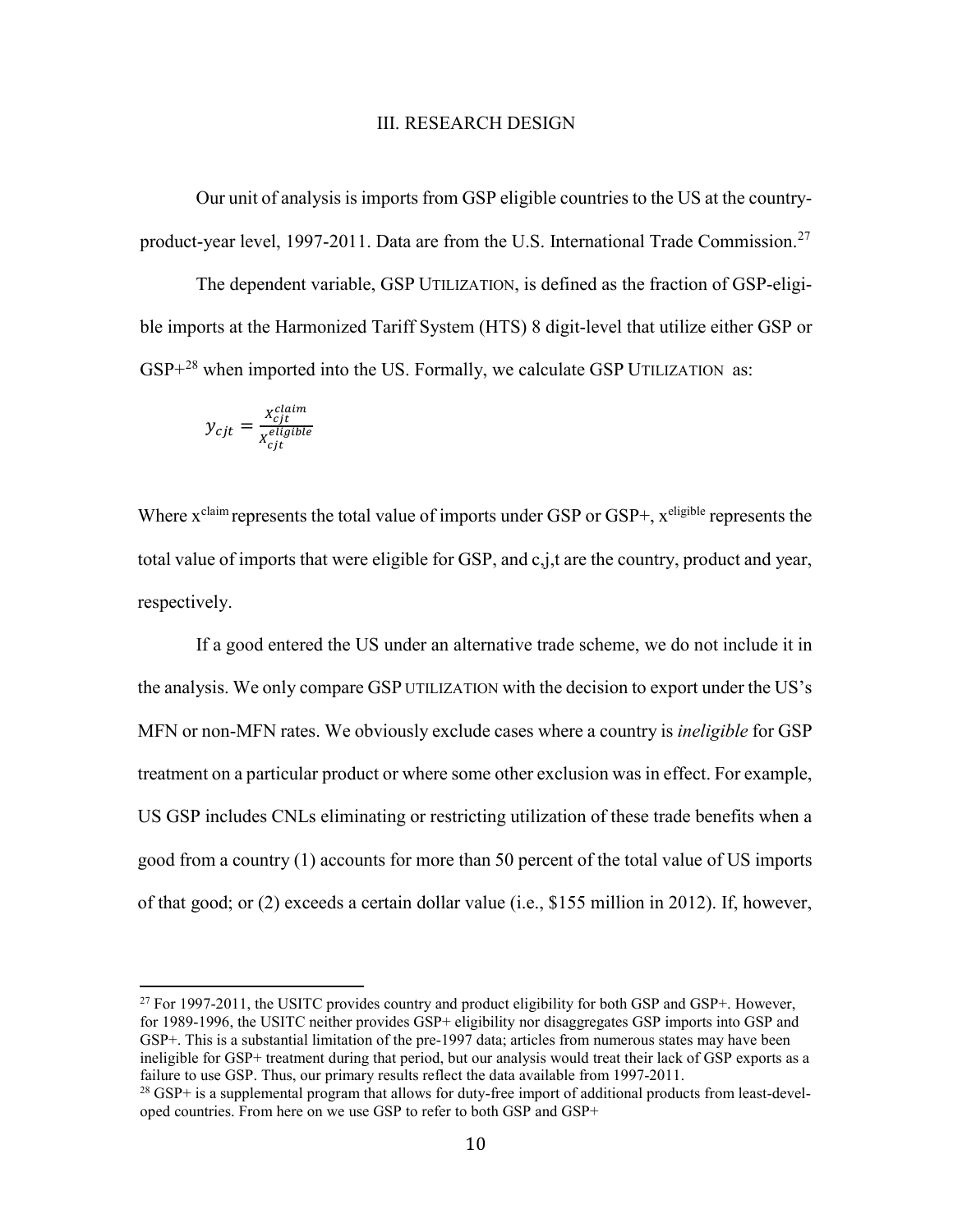a country received a CNL waiver, or even a *de minimis* waiver, we include it in the analysis.

We have three variables of interest: (1) PREFERENCE MARGIN; (2) LABOR RIGHTS; and (3) their interaction. First, GSP PREFERENCE MARGIN is the difference between the US program's duty-free rate, and either its MFN or non-MFN rates. We use the World Bank's World Integrated Tariff Solution database to determine the average duty rates, available at HTS-8 level, for all products entering the United States under MFN or non-MFN rates, and subtract the GSP rate. Consistent with prior research, we expect GSP utilization to increase with margin of preference.

Second, to measure LABOR RIGHTS, we use the Worker's Rights variable from the CIRI Human Rights Data Project. This measures the extent to which workers enjoy internationally recognized rights at work, such as freedom of association, prohibitions on forced labor, and acceptable health and safety conditions in the workplace. The variable is measured on a scale of 0-2, with 0 indicating that rights are severely restricted, and 2 indicating that rights were fully protected in a given year.<sup>[29](#page-11-0)</sup> We expect that countries with lower scores will be less likely to use GSP, given concerns for suspension.

Third, we interact the PREFERENCE MARGIN with LABOR RIGHTS, the expectation being that countries with lower scores on the latter might be enticed to use this trade preference the larger the difference between GSP and either the MFN or non-MFN rate. Specifically, we expect the interaction of PREFERENCE MARGIN and LABOR RIGHTS to be negatively signed.

The rest of the variables in our specification look at country-product characteristics that are likely to shape the costs of using GSP. We draw these from Hakobyan (2015), the

<span id="page-11-0"></span> <sup>29</sup>Cingranelli, Richards, and Clay 2014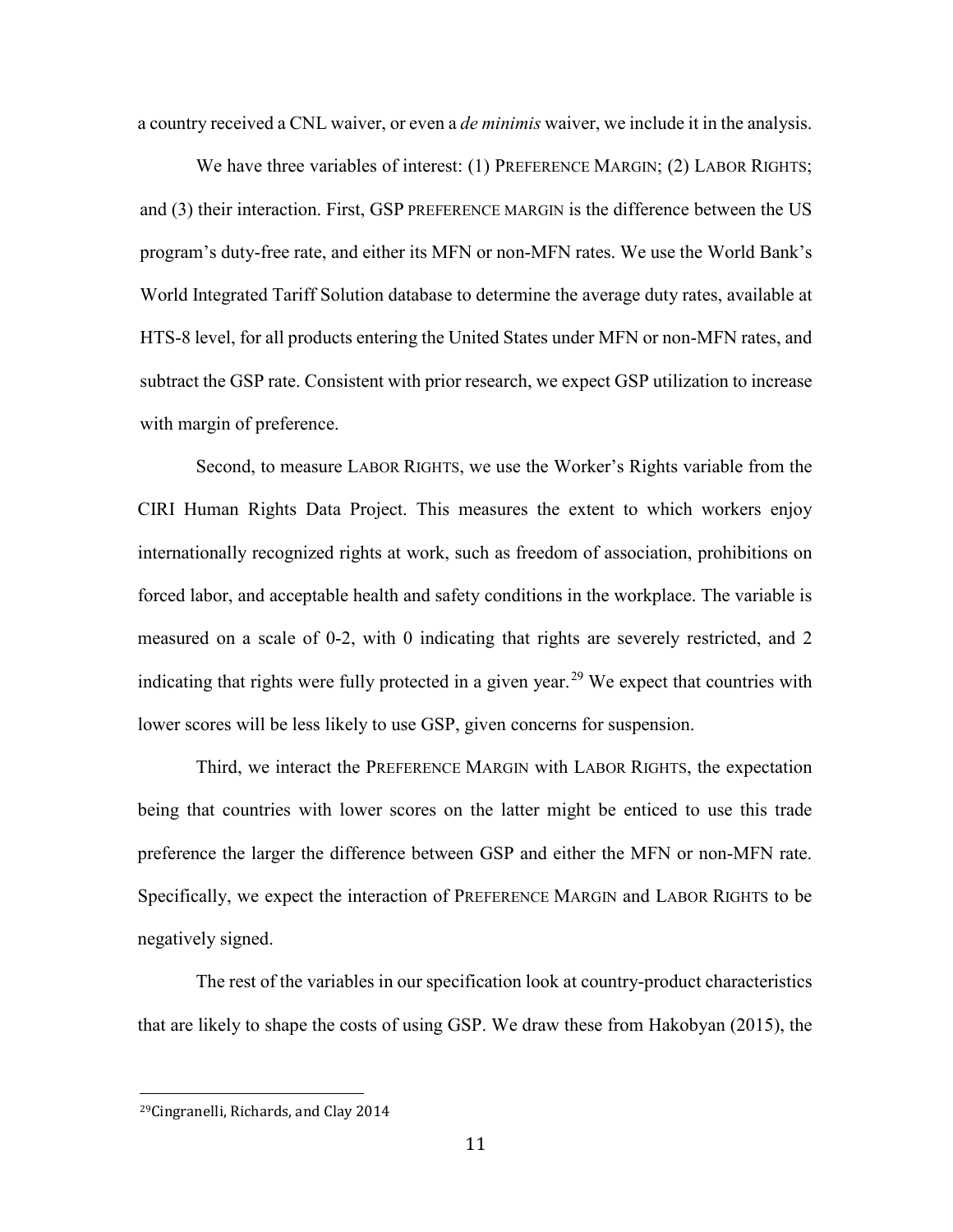most recent published work on the preference margin. First, firms need to comply with the rules of origin laid out in GSP. US GSP has relatively simple local content requirements (LCRs), Specifically, the value of local materials, plus the costs of processing, must equal "at least 35 percent of the appraised value of the article at the time of entry into the United States."<sup>[30](#page-12-0)</sup> The cost of complying with local content requirements varies across countries, industries, and firms, but the less local content added to the product in the recipient country, the more burdensome it is for firms to satisfy LCRs and the less likely the firm is to utilize GSP. We deal with much of this variation by using fixed effects. Still, unprocessed primary products easily satisfy these LCRs, and thus we include a variable called PRIMARY EXPORTS, which is a dummy variable that takes the value of 1 if the product is classified as such. At the same time, LCRs are somewhat relaxed if the value of the good has been produced regionally. To account for this easing of LCRs, we include REGIONAL CUMULATION, a dummy that equals 1 if the beneficiary country qualifies for regional cumulation within any of the six regional associations in that year.

Next, we include IMPORT VALUE, the sum of preferential imports and MFN imports of a given product that are imported to the US. Here, we account for the potential of exporters to reduce utilization if their product is close to being terminated or limited for GSP benefits due to competition. As we note above, the US terminates or limits GSP benefits for a given product line when that product (1) accounts for more than 50 percent of the total value of U.S. imports for that good or (2) exceeds a certain dollar value (i.e., \$155 million in 2012). If an exporter is approaching those limits, they may not fully utilize GSP.

<span id="page-12-0"></span> <sup>30</sup> USTR 2015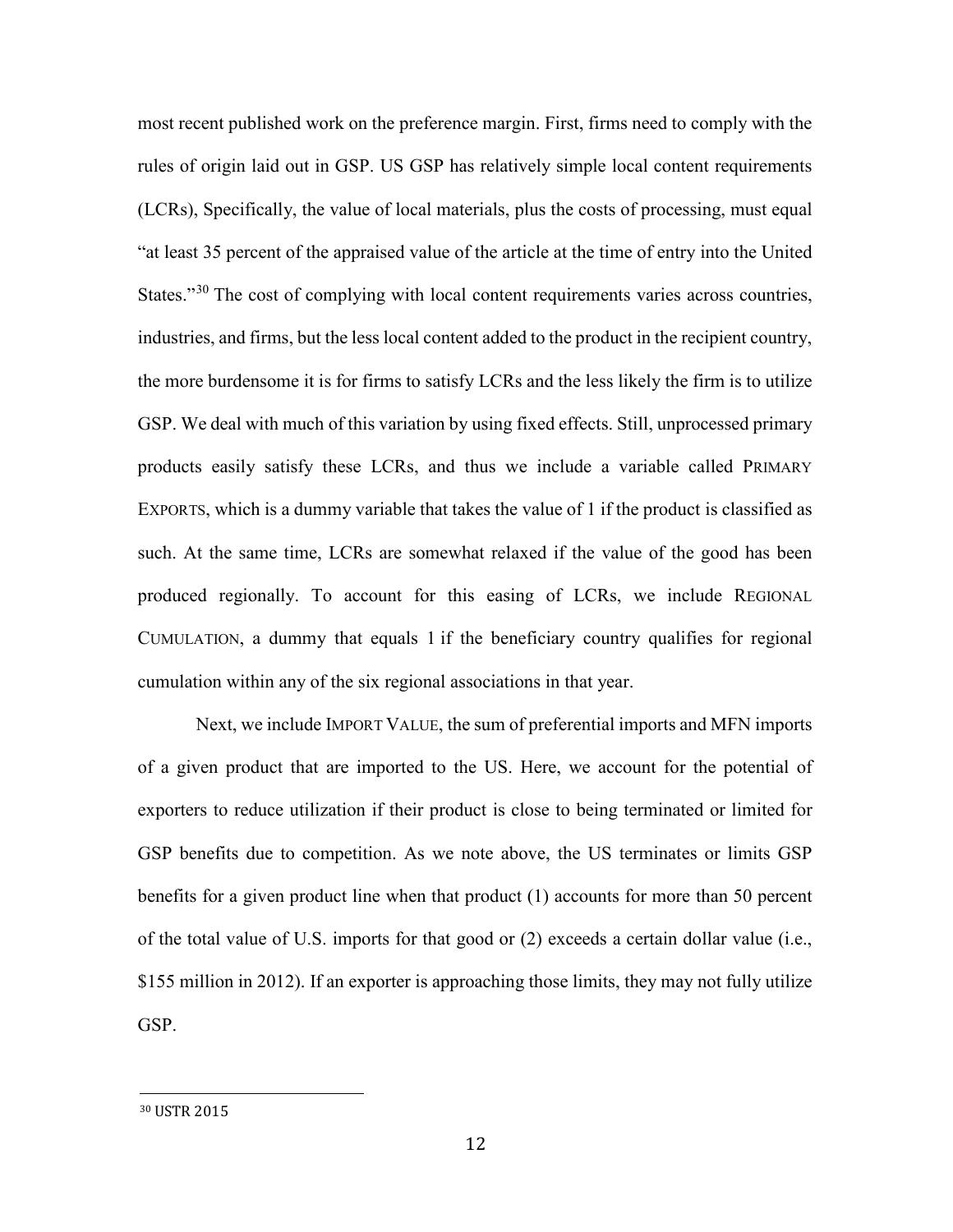Beneficiaries who are close to "graduating" from GSP—meaning they will soon be too wealthy to qualify—may utilize the program *less* in anticipation in anticipation. We account for this with the variable GRAD ELIGIBILITY, an indicator that takes the value of 1 if the country c is in its last year of GSP eligibility and will graduate from GSP in the next year.

Finally, and importantly, exporters that are eligible for other preferential programs with less onerous requirements may utilize these programs instead of GSP. Indeed, it is possible that these other programs, even if not as generous as GSP in terms of a preference margin, would be preferred because the overhead cost of using them is less. We thus include OTHER PROGRAM, a dummy variable equal to 1 if the product originating in the beneficiary country is eligible for an alternative trade preference program in that year.

# *Model Specification*

The utilization rate is bonded between 0 and 1 with a number of observations at extreme values, so we us a two-limit Tobit model to estimate our main specification:

 $y_{cjt}^* = \beta_1$ Preference Margin +  $\beta_2$ Worker's Rights +  $\beta_3$ Preference Margi \* Worker's Rights+β4Controls +  $\varphi_c$  +  $\omega_j$  + τ<sub>t</sub> + ε<sub>cjt</sub>

Where  $y_{\text{cit}}$  is the GSP UTILIZATION rate of product *j* imported from country *c* at time *t*; Controls includes all of the control variables detailed above, φ is fixed country effects, ω are fixed product effects,  $\tau$  are fixed time effects, and  $\varepsilon$  is an error term. We re-estimate this equation using more standard estimation techniques including OLS, fractional logit (which models the conditional mean as a logistic function ensuring that the predicted values fall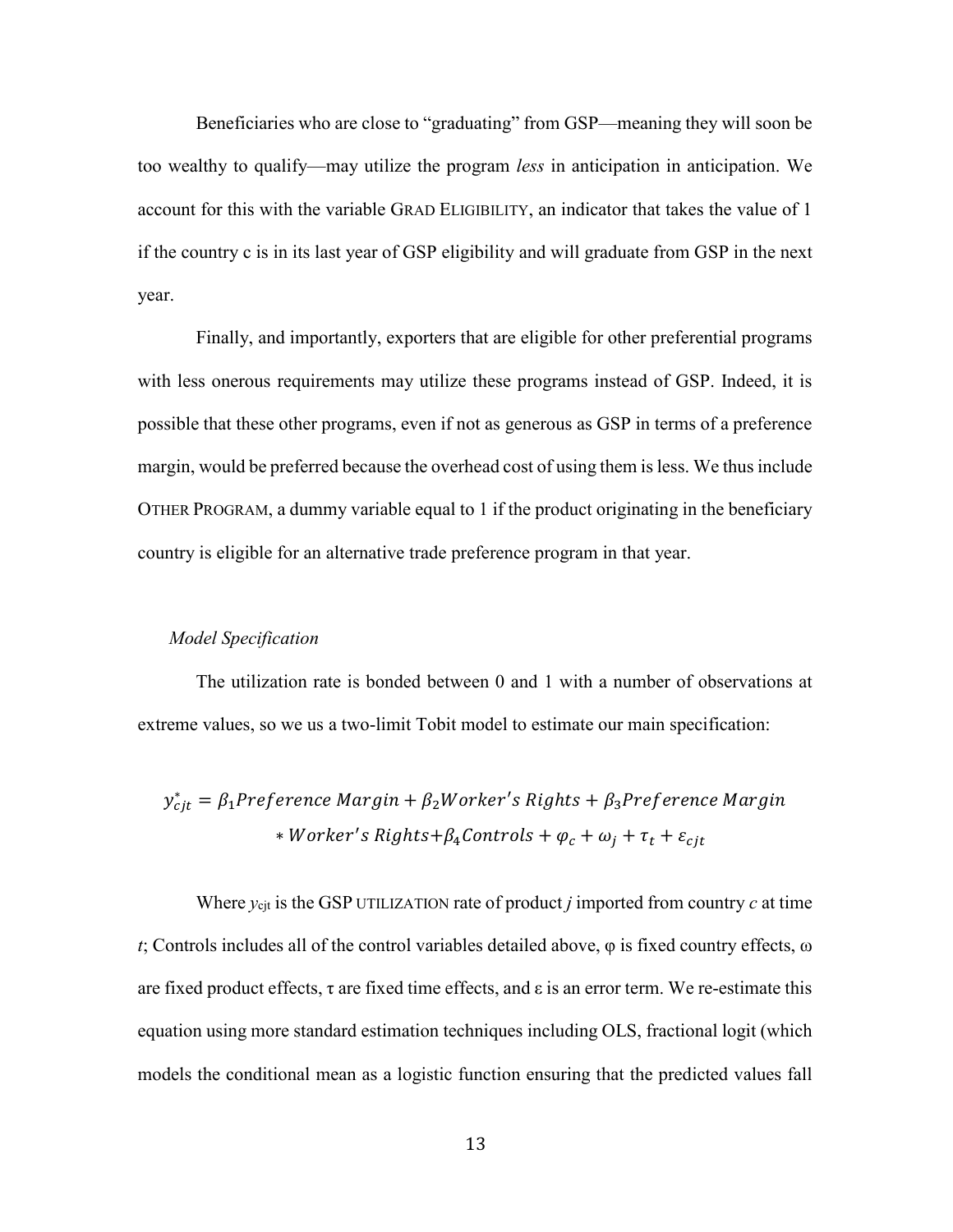between 0 and 1), and System GMM to deal with the potential for serial correlation and endogeneity in the OLS model. While the size of the coefficient estimates and marginal effects vary across these estimation techniques, the signs and significance levels remain relatively consistent.

## IV. FINDINGS

Table XXX reports the results of equation 1 estimated by Tobit, OLS, Fractional Logit and System GMM. Focusing on our preferred specification, the Tobit in Model (1), we find that, as in other research on GSP utilization, there is a positive and statistically significant relationship between PREFERENCE MARGIN and GSP UTILIZATION. Surprisingly, there is no statistically significant relationship between GSP utilization and either worker's rights alone, or the interaction of LABOR RIGHTS and PREFERENCE MARGIN. These relationships are consistent regardless of the econometric model used and their magnitude is incredibly small. While an increase in the PREFERENCE MARGIN of 1 percent is associated with a 1 percentage point increase in the UTILIZATION RATE, a one point increase in LABORRIGHTS is associated with only a 0.1 percentage point increase in GSP UTILIZATION—and again, this result does not approach statistical significance.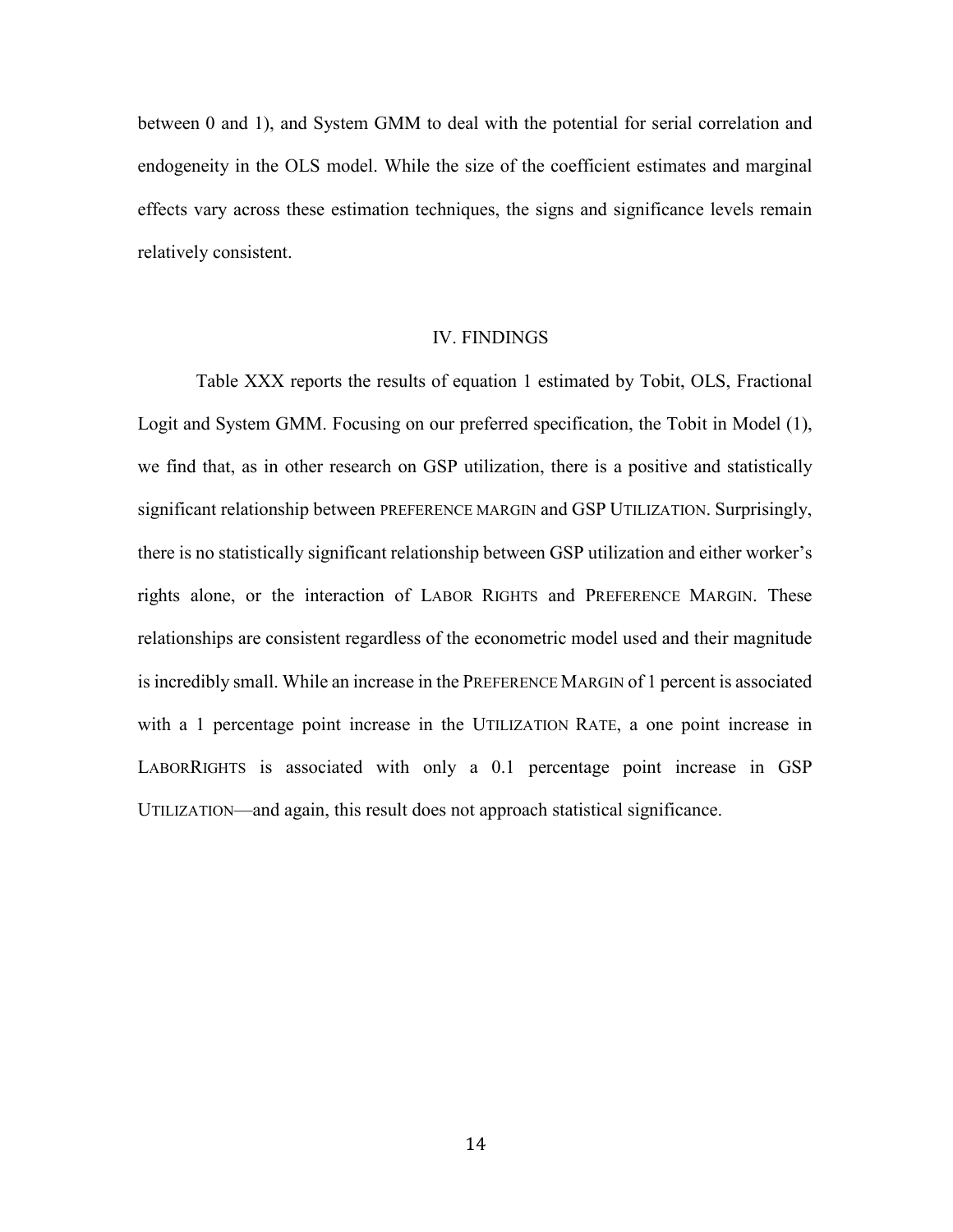|                     | (1)<br><b>OLS</b>       | (2)<br>Tobit           | (3)<br>Fractional Logit | (4)<br>System GMM       |
|---------------------|-------------------------|------------------------|-------------------------|-------------------------|
| Preference Margin   | $0.00730***$            | $0.0157***$            | $0.00861***$            | $0.0864*$               |
|                     | (8.14)                  | (7.11)                 | (7.48)                  | (1.77)                  |
| Worker Rights       | 0.000458                | 0.00160                | 0.000825                | 0.217                   |
|                     | (0.20)                  | (0.30)                 | (0.33)                  | (1.60)                  |
| Worker Rights*      | $-0.000362$             | $-0.0000798$           | $-0.000283$             | $-0.0501$<br>$(-1.57)$  |
| Preference Margin   | $(-0.62)$               | $(-0.06)$              | $(-0.40)$               |                         |
| Primary Exports     | $0.0299***$<br>(3.87)   | $0.123***$<br>(5.71)   | $0.0373***$<br>(3.61)   | $-0.631*$<br>$(-1.78)$  |
| Import Value        | $0.0299***$<br>(39.24)  | $0.0180***$<br>(12.31) | $0.0320***$<br>(37.59)  | 0.00149<br>(0.09)       |
| Regional Cumulation | $0.0554***$<br>(3.78)   | $0.135***$<br>(3.78)   | $0.0574***$<br>(4.06)   | 0.0397<br>(0.34)        |
| Grad. Eligibility   | $0.0497**$<br>(2.80)    | $0.0950*$<br>(2.29)    | $0.0508**$<br>(2.89)    | $-0.00182$<br>$(-0.01)$ |
| Other Program       | $0.291***$<br>(5.19)    | $0.481***$<br>(4.50)   | $0.255***$<br>(5.14)    |                         |
| Constant            | $-0.00445$<br>$(-0.06)$ |                        |                         | 0.443<br>(1.27)         |
| Observations        | 206845                  | 206845                 | 206845                  | 462542                  |

# **Table XXX. Output of regression models of GSP Utilization**

*t* statistics in parentheses

∗ *p <* 0*.*05, ∗∗ *p <* 0*.*01, ∗∗∗ *p <* 0*.*001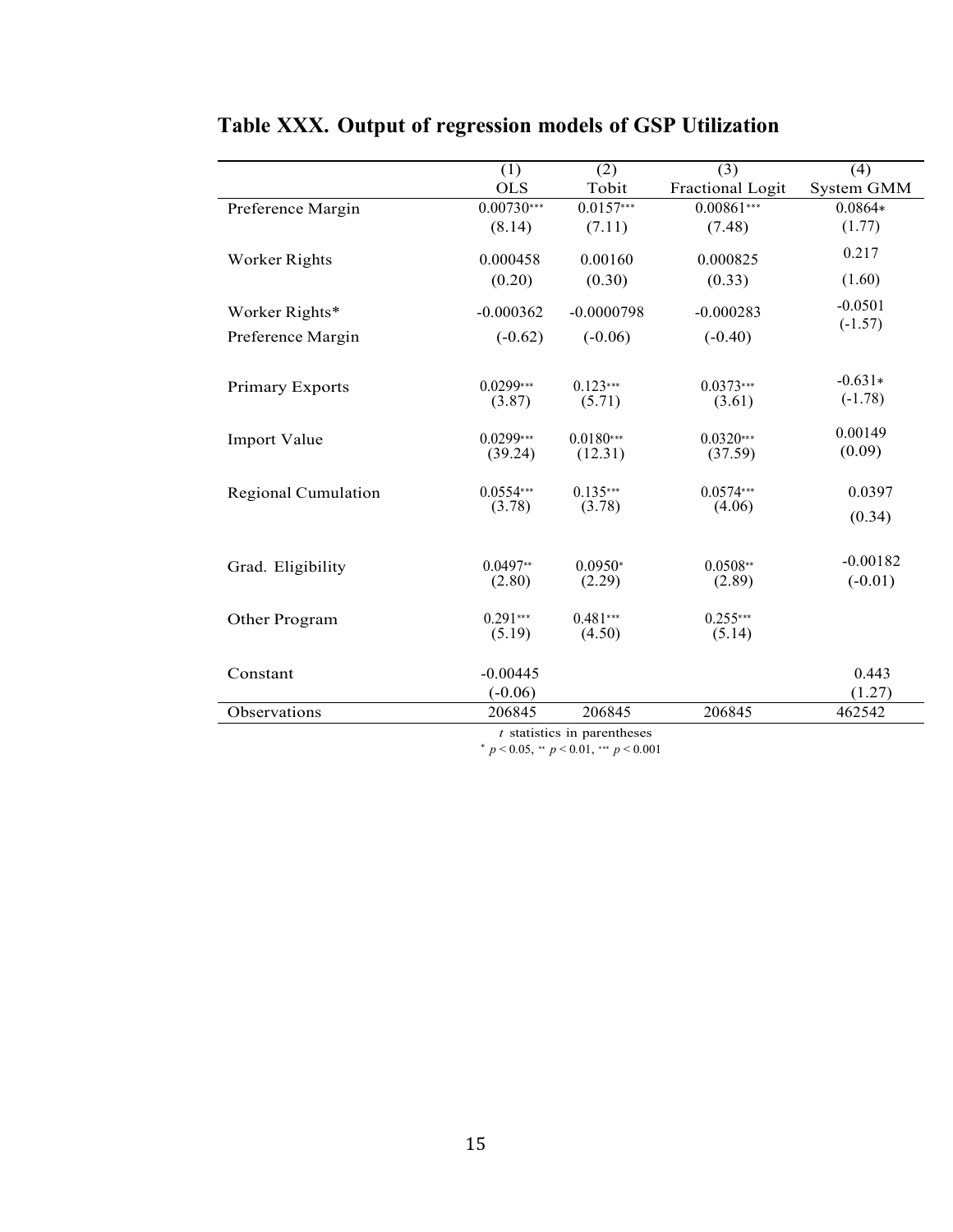Because there is no standard model of GSP UTILIZATION, a key concern is whether we have modeled the relationship appropriately. For example, different authors have used different estimation techniques and (or) included different controls. To gauge whether our null result is robust to different estimations techniques and controls, we run a specification curve analysis. Specification curve analysis allows us to examine how different choices in our econometric specification would have affected our findings.<sup>[31](#page-16-0)</sup> We run 134 models that address any potential change to the specification. We exclude country, sector and time fixed effects individually and combined; we exclude clustered standard errors, and alternatively cluster them at the HTS-2, 4 and 6 levels; we substitute our measure of LABOR RIGHTS with other political variables, including human rights, the existence of a military alliance or trade agreement with the US, economic freedom, as well as the preference similarity with the US (based on ideological voting distance in the United Nations); and last, we include a series of variables often used in gravity models of trade, including distance, income, and population. Figures XXX-XXX display the specification curves focused on the coefficient estimates for the PREFERENCE MARGIN, LABOR RIGHTS, and their interaction, respectively, sorted by their magnitude. The shaded bars indicate the respective confidence intervals, and the blue diamond indicates the main estimation model for purpose of comparison. Because the coefficient estimates are so small we magnify the portion of each curve around zero in order to see the significance of each estimate.

<span id="page-16-0"></span> <sup>31</sup> Simonsohn et al., 2015, 2020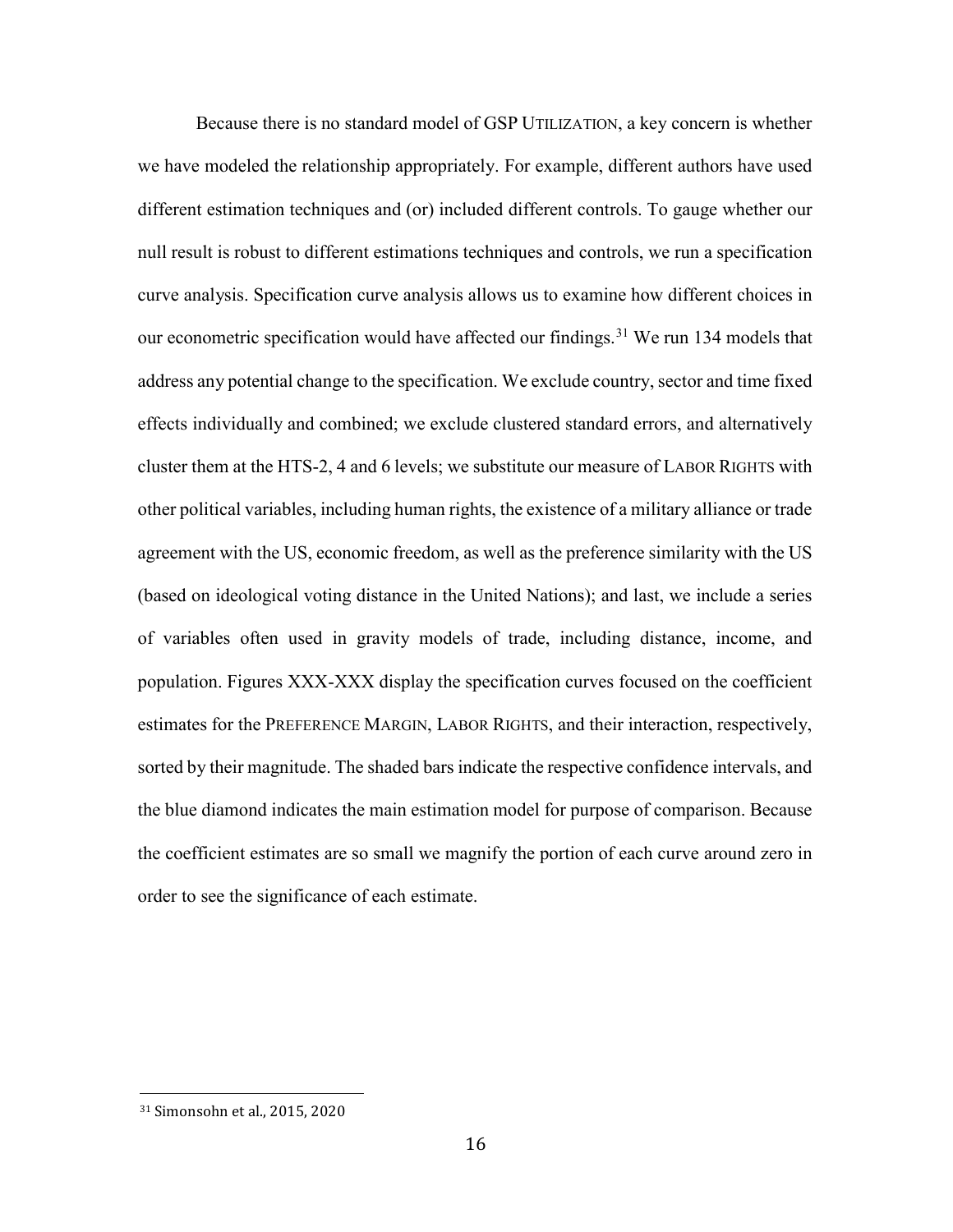

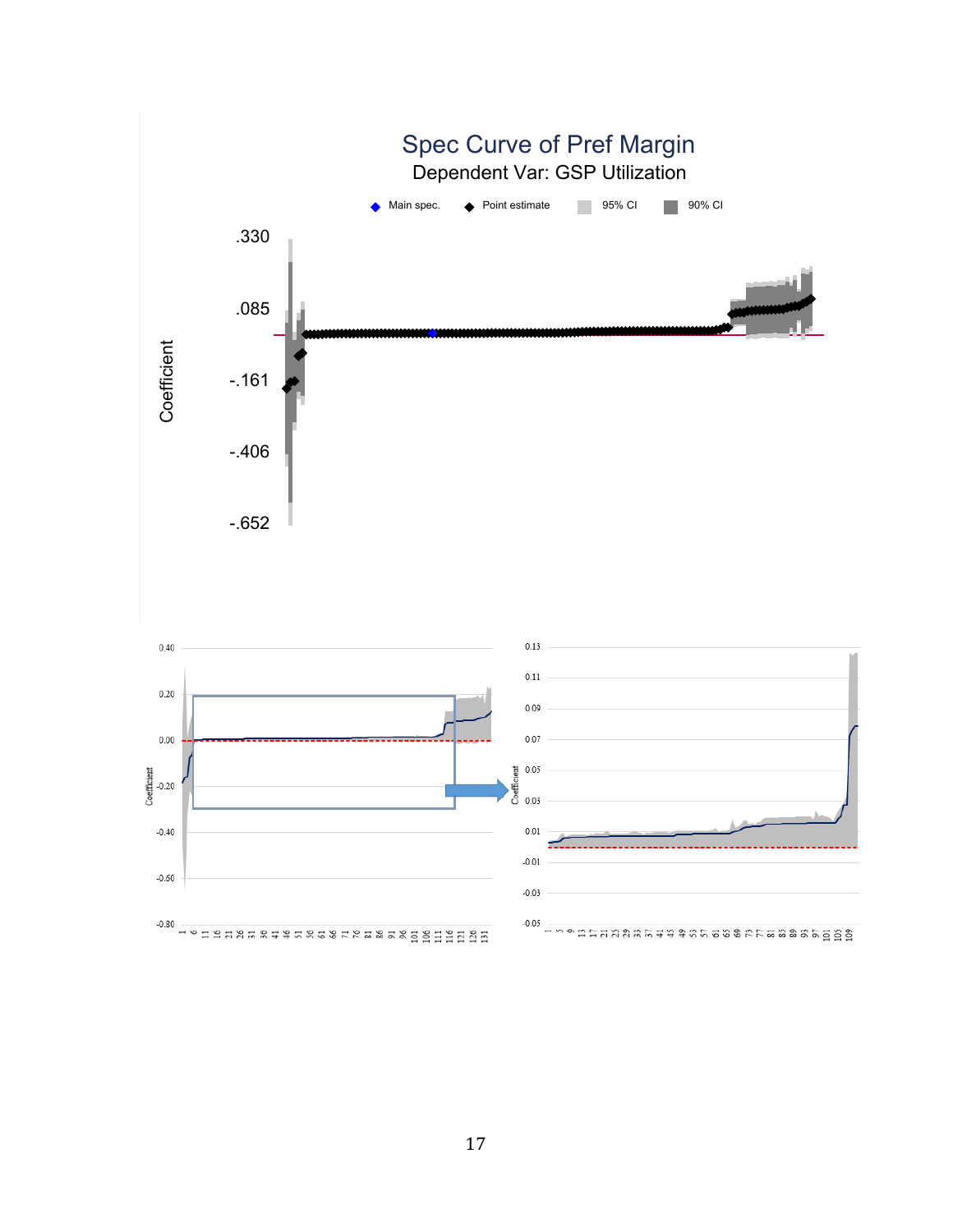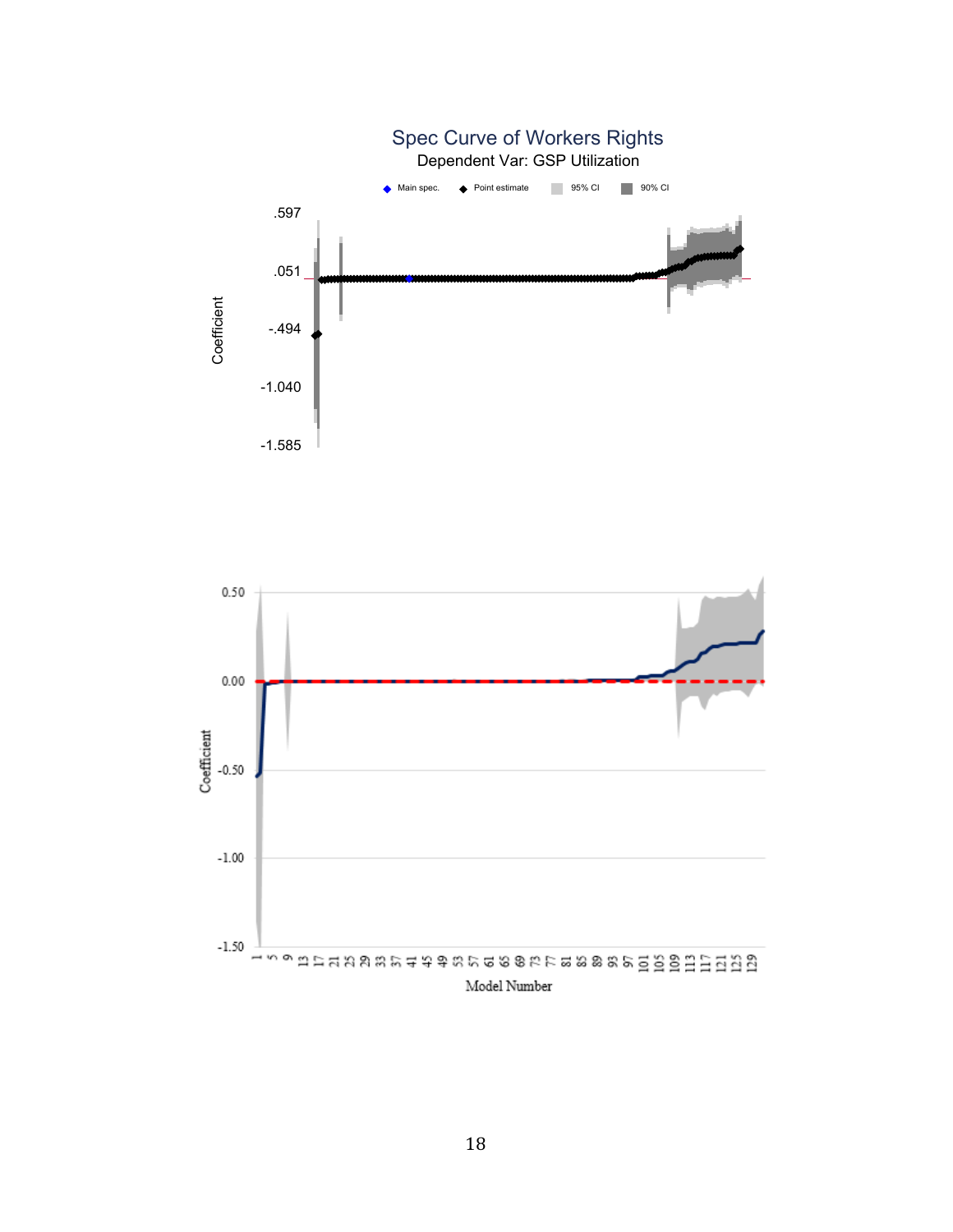

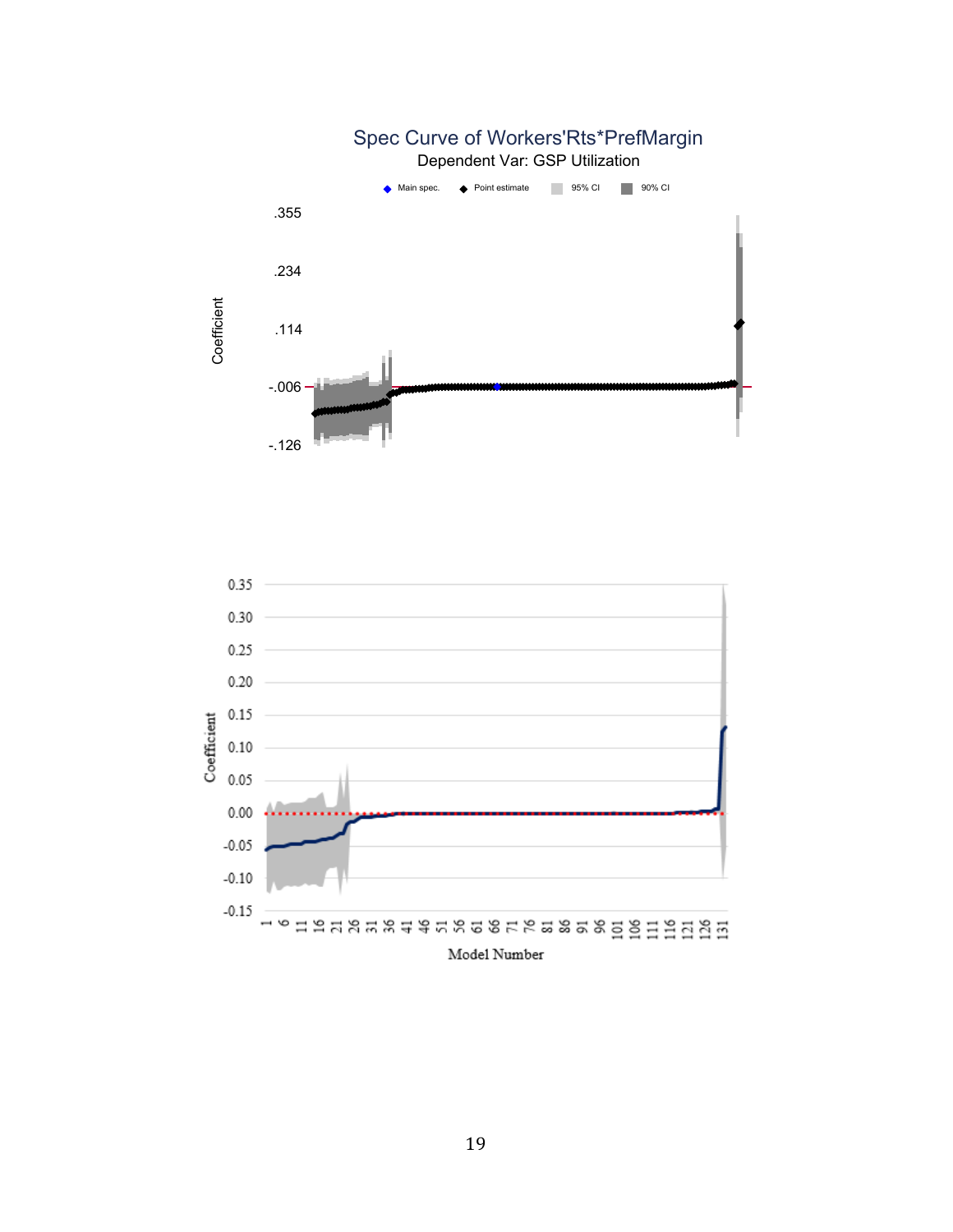These curves clearly demonstrate the robustness of our results. PREFERENCE MARGIN, the main predictor of GSP utilization in past studies, is significant at the 90 percent level in 96% of our 134 models. This variable is only insignificant in four models, none of which include country-level fixed effects. This would be an odd choice in a model of trade flows, however, and thus we do not find it concerning. If anything, we take it as reassuring.

Most critically, LABOR RIGHTS, as well as its interaction with PREFERENCE MARGIN, is similarly robust in terms of its *insignificance*. In fully 90% of our models, worker's rights are insignificant, and in 86% of our models, the interaction is insignificant. But as above, the models in which they are significant exclude either country or year fixed effects, which would be an unusual modeling choice in this case. We thus find these results reassuring as well.

## V. IMPLICATIONS

Our null result is surprising given the policy studies, government reports, and academic studies that have long made the case that GSP influences recipient's labor standards. But given every opportunity to speak for itself, labor standards, alone and interacted with the preference margin, and scrutinized from every possible angle, sheds no light on the demand for GSP. This null result casts a shadow on current efforts to renew US GSP. Indeed, it flies in the face of the groundswell of bipartisan support in 2021 for making the link between GSP and a recipient's labor standards even more demanding, and more enforceable.

What to make of this null result? First, our study complements other GSP research.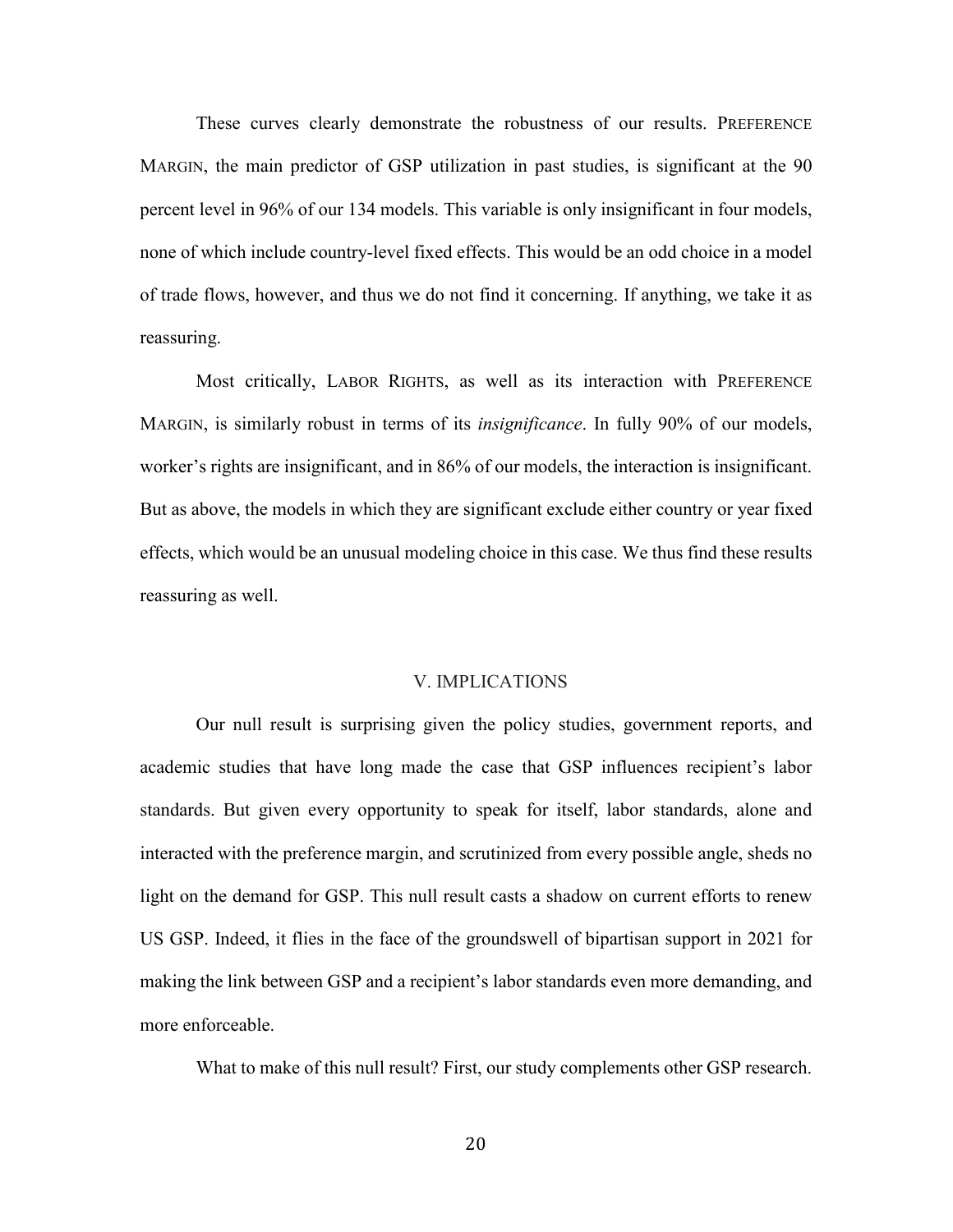Supply-side accounts, like the one by Hafner-Burton, Mosley and Galantucci, also find no evidence that labor standards explain GSP suspensions at the country-product level.<sup>[32](#page-21-0)</sup> But suspensions reflect an extra layer of US politics, making it more difficult to pinpoint where the action is. Our approach, which builds on the premise that recipients adjust for the risk of suspension, given labor standards, lets us hone in on their responsiveness to different preference margins. This gives labor standards a say in explaining the *under*utilization of GSP. Intriguingly, labor standards appear to have little to say.

Second, the link between GSP and labor standards is *indirect*, not direct. Add in the costs of using GSP, from monitoring CNLs, auditing rules of origin, and record-keeping, it would appear that the link between GSP and labor standards is too indirect. There are a lot of factors to be modeled at the country-product-year level, but the one that stands out is the preference margin, making it especially important to interact it with labor standards. In other words, the link between GSP and labor standards might obtain at certain margins, but not others. Yet, we find no evidence of this.

What might explain this lack of a relationship between GSP and labor rights when it is purportedly a primary driver of the US' GSP program? One possibility is that GSP is simply not as political as we think it is. GSP could be truly serving a non-political tradeas-aid function. The US is granting tariff free access to poor countries to help aid their export markets, the US is not making this access conditional on worker rights, and exporters understand this.

Another possibility is that GSP is even more political than the policy and academic

<span id="page-21-0"></span> <sup>32</sup> Emilie M. Hafner-Burton, Layna Mosley and Robert Galantucci, "Protecting Workers Abroad and Industries at Home: Rights-Based Conditionality in Trade Preference Programs." Journal of Conflict Resolution X (X) 2018, p. 20.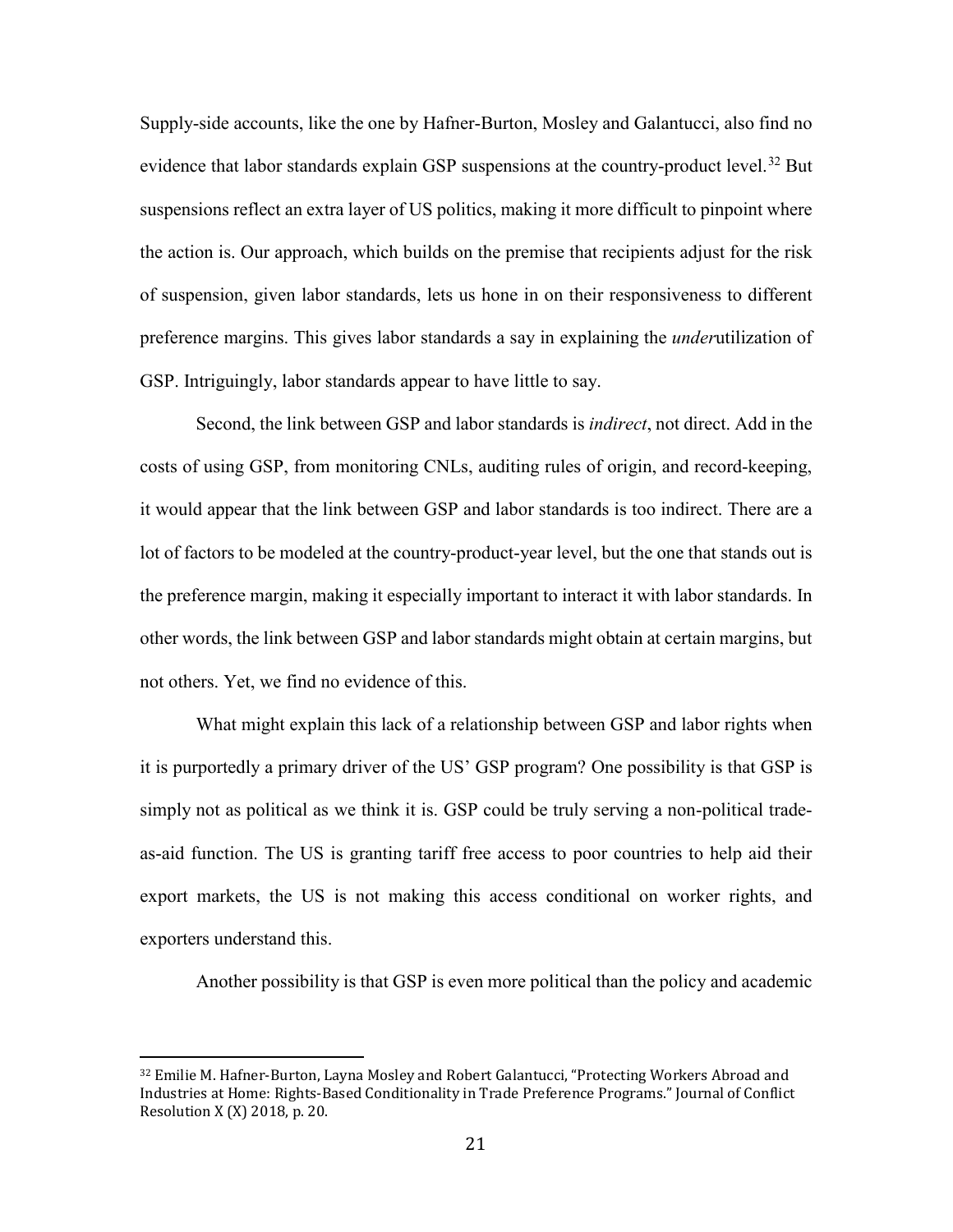research has considered. If powerful groups dependent on imports from GSP eligible countries are willing to fight against potential suspension, exporters may not need to fear suspension even when labor rights in their countries are weak.

None of this is to suggest that GSP can or should be written to do more about labor standards. Trade is a carrot, but GSP works *indirectly* on labor standards through the maze of US and recipient politics. As GSP's preference margin falls against the tariff rates under preferential trade agreements, in particular, the main implication of our analysis is that the program's influence on labor standards will only wane.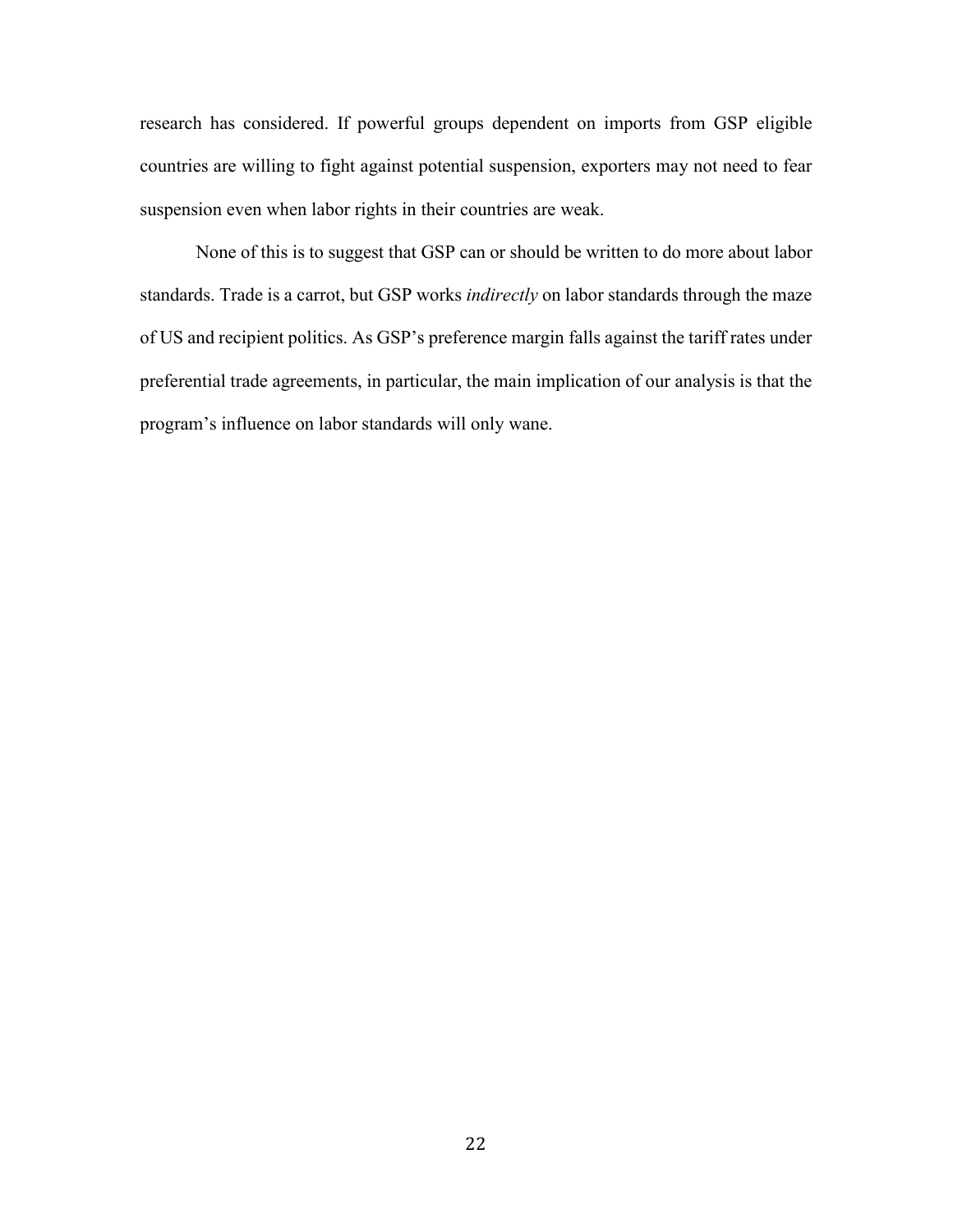#### REFERENCES

- Anderson, James E., and Eric van Wincoop. 2004. Trade Costs. *Journal of Economic Literature* 42: 691-751.
- Bergstrand, Jeffrey H., and Peter Egger. 2011. Gravity Equations and Economic Frictions in the World Economy. In *Palgrave Handbook of International Trade*, edited by Daniel Bernhofen et. al. New York: Palgrave-Macmillan Press.
- Bhattacharya, Anindya K. 1976. The Influence of the International Secretariat: UNCTAD and Generalized Tariff Preferences. *International Organization* 30 (1): 75-90.
- Brown, Drusilla K. 1989. Trade and Welfare Effects of the European Scheme of the Generalized System of Preferences. *Economic Development and Cultural Change* 37 (4): 757-776.
- Carnegie, Allison. 2014. States Held Hostage: Political Hold-Up Problems and the Effects of International Institutions. *American Political Science Review* (February).
- Clark, Don P., and Simonetta Zarrilli, 1992. Non-Tariff Measures and Industrial Nation Imports of GSP-Covered Products. *Southern Economic Journal* 59 (October): 284-293.
- Davis, Christina, and Meredith Wilf. 2013. Joining the Club: Accession to the GATT/WTO. MS: Princeton University.
- Elliott, Kimberly A. 2000. Preferences for Workers? Worker Rights and the US Generalized System of Preference. Speech for the Faculty Spring Conference, 1998 "Globalization and Inequality" Calvin College, Grand Rapids, Michigan May 28- 30, 1998, Revised May 8, 2000
- GATT Document C/M/100. Minutes of GATT Council Meeting Held in the Palais des Nations, Geneva on 21 October, 1974
- GATT Document C/M/152. Minutes of GATT Council Meeting Held in the Centre William Rappard on 3 November 1981.
- GATT Document C/M/187. Minutes of GATT Council Meeting Held in Centre William Rappard on 17 November, 1984.
- GATT Document C/M/193. Minutes of GATT Council Meeting Held in Centre William Rappard on 5 November 1985.
- GATT Document C/M/208. Minutes of GATT Council Meeting Held in Centre William Rappard on 15 April, 1987.
- GATT Document C/M/209. Minutes of GATT Council Meeting Held in Centre William Rappard on 14 May, 1987.
- GATT Document C/M/217. Minutes of GATT Council Meeting Held in Centre William Rappard on 2 February, 1988.
- GATT Document C/M/220. Minutes of GATT Council Meeting Held in Centre William Rappard on 4 May, 1988.
- GATT Document C/M/69. Minutes of GATT Council Meeting Held in the Palais des Nations, Geneva on 25 May, 1971.
- GATT Document L/7043, rev 1. Accession of Mongolia Questions and Replies Concerning the Memorandum on the Foreign Trade Regime (L/6943) - Revision. May 4, 1993.
- Gilligan, Michael. 1997. *Empowering Exporters: Reciprocity, Delegation, and Collective Action in American Trade Policy.* Ann Arbor, MI: University of Michigan Press.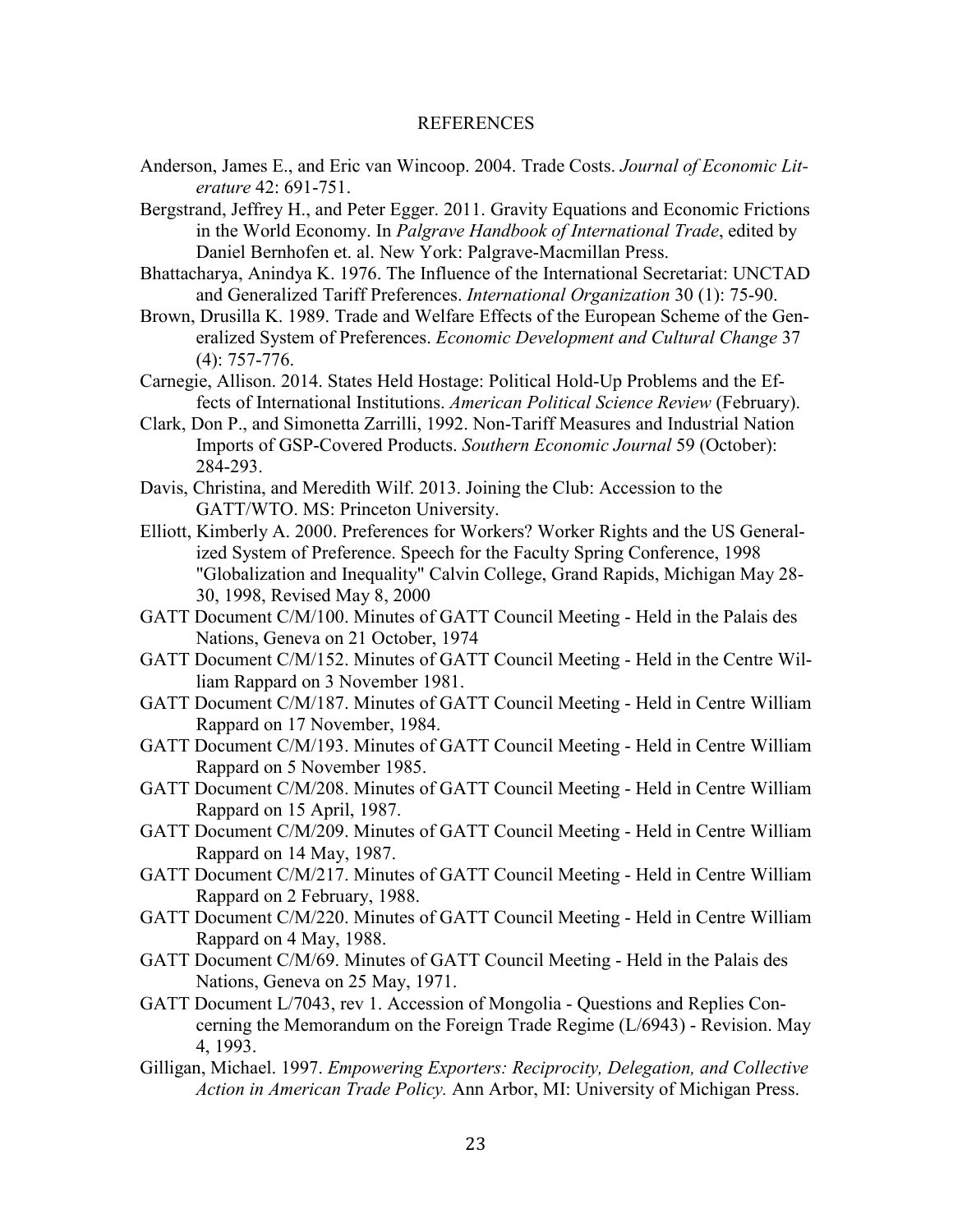- Graham, Thomas R. 1978. The US Generalized System of Preferences for Developing Countries: International Innovation and the Art of the Possible. *American Journal of International Law* 72 (3): 513-541.
- Herz, Bernhard and Marco Wagner. 2011. The Dark Side of the Generalized System of Preferences. *Review of International Economics* 19 (4): 763-775.
- Hoekman, Bernard and Caglar Özden. 2007. Introduction. In *Trade Preferences and Differential Treatment of Developing Countries*, edited by Bernard Hoekman and Caglar Özden. London: Edward Elgar.
- Hudec, Robert E. 1987. *Developing Countries in the GATT Legal System.* Cambridge and New York: Cambridge University Press.
- Khorana, Sangeeta. 2007. Do Trade Preferences Enhance Market Access for Developing Countries' Agricultural Products? Evidence from Switzerland. *Journal of World Trade* 41 (5): 1073-1090.
- Kwon, O. Yul and Ihn H. Uhm. 1993. Canada's General Preferential Tariff and Policy Alternatives for Equitable Benefit Distribution. *Canadian Public Policy/Analyse de Politiques* 19 (4): 412-431.
- Mah, Jai S. 2010. Government-Led Export Promotion in Light of Distributional Fairness in the Global Trading System. *Journal of Economic Issues* 44 (4): 262-277.
- Mahler, Vincent A. 1994. The Lomé Convention: Assessing a North-South Institutional Relationship. *Review of International Political Economy* 1 (2): 233-256.
- Mason, Amy M. 2004. The Degeneralization of the Generalized System of Preferences (GSP): Questioning the Legitimacy of the US GSP. *Duke Law Journal* 54 (2): 513-547.
- Nzelibe, Jide. 2008. The Case Against Reforming the WTO Enforcement Mechanism. *University of Illinois Law Review* (1): 319-357.
- Özden Caglar, and Eric Reinhardt. 2005. The Perversity of Preferences: GSP and Developing Country Trade Policies, 1976-2000. *Journal of Development Economics* 78: 1-21.
- Pelc, Krzysztof J. 2011. Why Do Some Countries Get Better WTO Accession Terms Than Others? *International Organization* 64 (4): 639-672.
- Persson, Maria. 2012. From Trade Preferences to Trade Facilitation: Taking Stock of the Issues. *Economics*, 6, May 14, 2012: [http://dx.doi.org/10.5018/economics-ejour](http://dx.doi.org/10.5018/economics-ejournal.ja.2012-17)[nal.ja.2012-17](http://dx.doi.org/10.5018/economics-ejournal.ja.2012-17)
- Ravenhill, John. 1986. Aid Through Trade: Reforming the International Trade Regime in the Interests of the Least Developed Countries. *Third World Quarterly* 8 (2): 449- 485.
- Rose, Andrew K. 2004. Do We Really Know That the WTO Increases Trade? *American Economic Review* 94 (1): 98-114.
- Khorana, Sangeeta. 2007. Do Trade Preferences Enhance Market Access for Developing Countries' Agricultural Products? Evidence from Switzerland. *Journal of World Trade* 41 (5): 1073-1090.
- Santos, Norma Breda dos, Rogerio Farias, and Raphael Cunha. 2005. Generalized System of Preferences in General Agreement on Tariffs and Trade/World Trade Organization: History and Current Issues. *Journal of World Trade* 39 (4): 637-676.